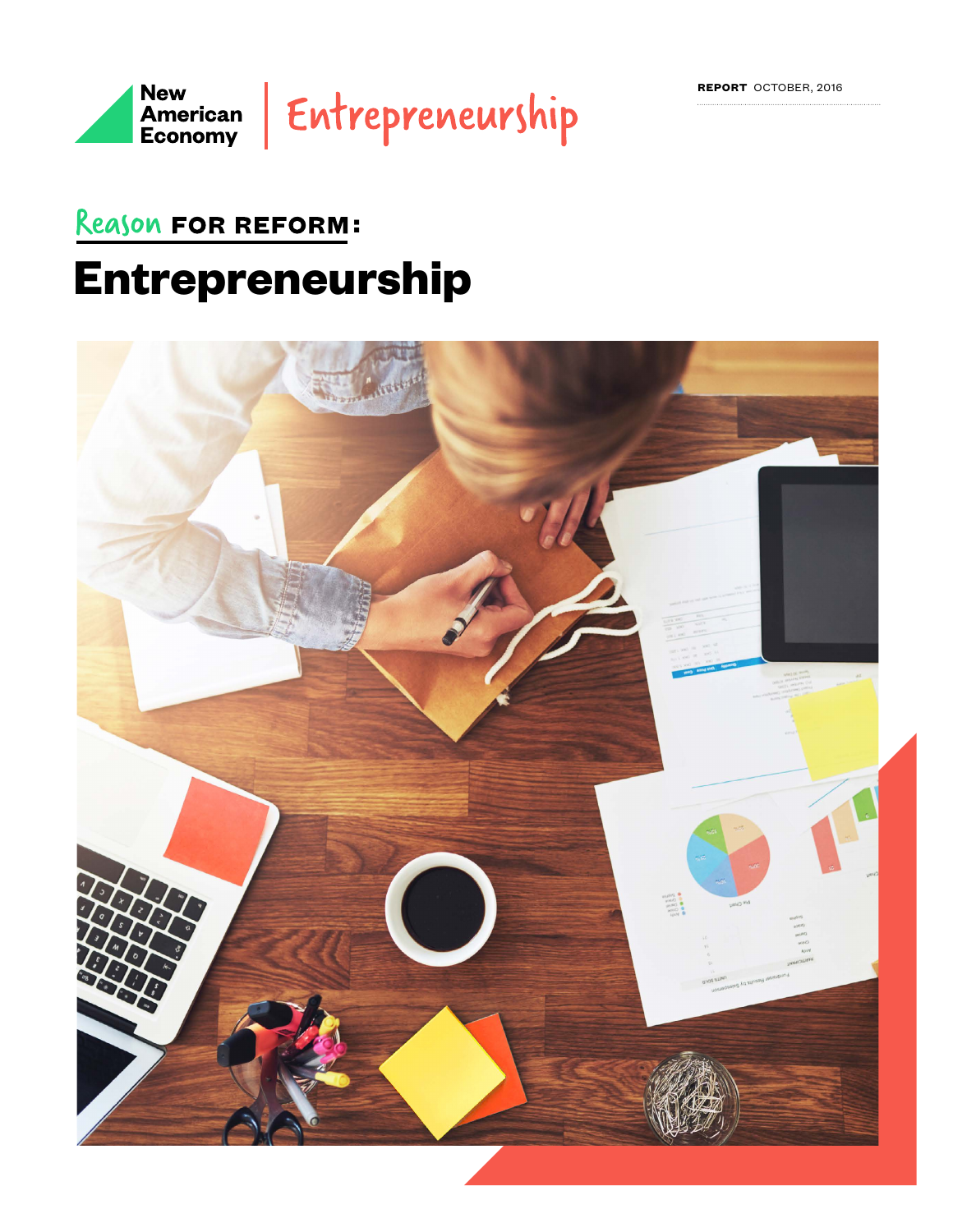## **Reason for Reform: Entrepreneurship**

#### **CONTENTS**

| II. The Role of Immigrants and Their Children in the 2016 Fortune 500 <b>manual contract of the Collection of School</b> |  |
|--------------------------------------------------------------------------------------------------------------------------|--|
|                                                                                                                          |  |
|                                                                                                                          |  |
|                                                                                                                          |  |
| VI. The Challenges Our Immigration System Poses to Entrepreneurs <b>Exerces Communities</b> 15                           |  |
|                                                                                                                          |  |
|                                                                                                                          |  |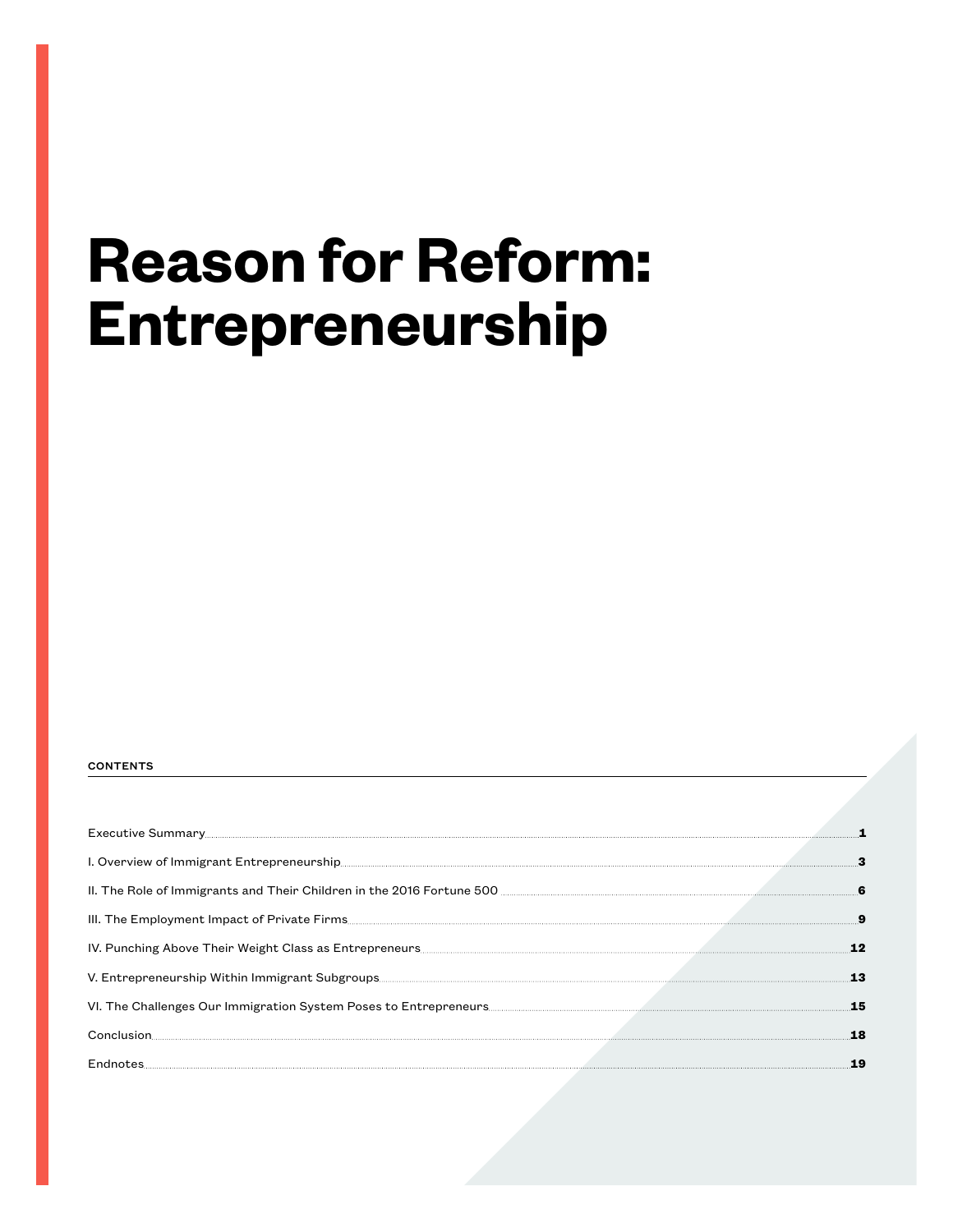# **Executive Summary**

hen it comes to the health of our economy, it is hard to overstate the importance of entrepreneurship. In the last three decades, companies less than fve years old have created an average of 1.5 million new jobs for Americans each year.**<sup>1</sup>** Researchers have also found that between 1977 and 2005 almost all the net job creation in the United States was attributable to young frms.**<sup>2</sup>** Given this—and our country's continued interest in tackling the low workforce participation rates and high underemployment that has persisted since the Great Recession—understanding what drives the formation of new and promising companies is of particular interest to policymakers. And it is increasingly clear that it is impossible to look at this issue without focusing closely on one group: The 34.2 million working-age immigrants currently living in America.**<sup>3</sup>**

Given that the act of picking up and moving to another country is inherently brave and risky, it comes as no surprise that immigrants have repeatedly been found to be more entrepreneurial than the U.S. population as a whole.**4** According to The Kaufman Foundation, a nonproft group that studies entrepreneurship, immigrants were almost twice as likely as the nativeborn population to start a new business in 2015.**5** The companies founded by immigrants range from small businesses on Main Street to large frms responsible for thousands of American jobs. Recent studies have indicated that immigrants own more than half of the country's grocery stores and 48 percent of nail salons.**6** Foreign-born entrepreneurs are estimated to be behind 51 percent of our country's billion dollar startups as well.**<sup>7</sup>**

In this report, we analyze data from the American Community Survey, The Survey of Small Business Owners, and other publicly available data sources to gain a fuller picture of the real and meaningful role

immigrants have played founding American companies in recent years. Building on past NAE research, we also document—for the frst time—the share of frms on the 2016 Fortune 500 list that had at least one founder who was either an immigrant or the child of immigrants. Our fndings indicate that foreign-born workers remain a critical piece of the U.S. entrepreneurship landscape. Firms owned by new Americans generate billions of dollars in business income each year, and provide jobs to millions of U.S. workers.

### Immigrants were almost twice as likely as the native-born population to **start a new business** in 2015.

This report shows why it is critically important that Congress take action to better support immigrant entrepreneurs next year. For the second straight year in a row, the rate of new business formation has slowed in the United States overall—a worrying trend given how much new businesses help spur job creation, productivity increases, and economic growth overall.**<sup>8</sup>** In this environment, immigrants continue founding companies at higher rates than the national average. Despite their many contributions, however, many foreign-born entrepreneurs struggle to remain in the United States under current immigration laws. In this report, we discuss some of the visa challenges faced by immigrant entrepreneurs and recent eforts the White House has taken to try to address them. For the continued health of the U.S. economy, it is clear such efforts must be continued—and amplified—in the coming years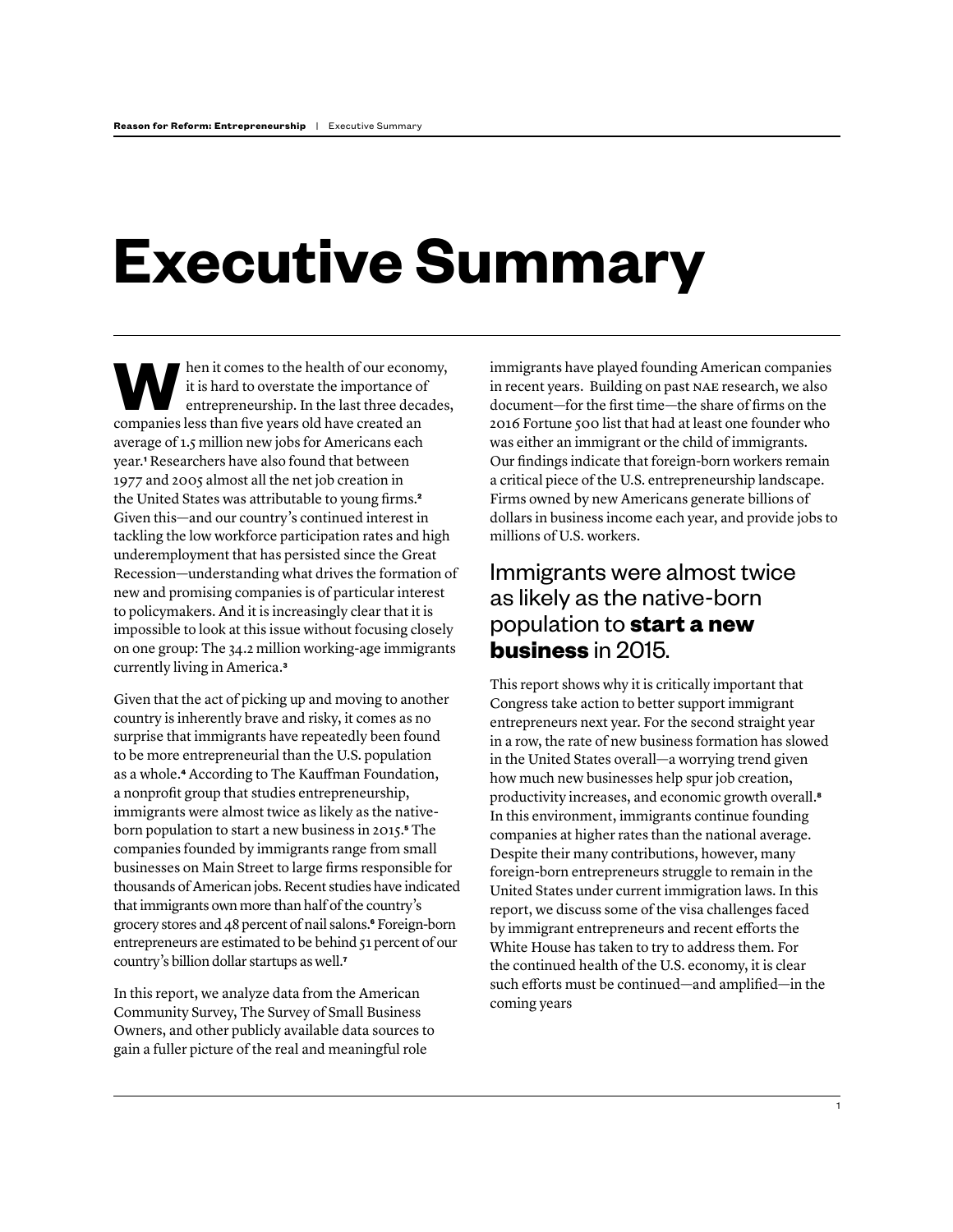#### KEY FINDINGS

#### $\blacksquare$  Immigrants in the United States play an **outsized role** as entrepreneurs.

 The United States is currently home to more than 2.9 million foreign-born entrepreneurs, a group whose companies generated **\$65.5 billion** in business income in 2014 alone. Foreign-born residents frequently punch above their weight class as business owners: In 2014, immigrants made up 20.6 percent of all entrepreneurs in the country, despite representing 13.2 percent of the U.S. population overall.

#### **Foreign-born business owners** have **created millions of American jobs**.

 Even when excluding large, publicly traded frms, businesses owned by immigrants employed more than 5.9 million workers in 2007, the most recent year for which fgures are available. In some states, the employment impact of immigrants was particularly pronounced: Almost 1.5 million California residents had jobs at immigrant owned frms in 2007, as did more than half a million Floridians. In 16 states including Arizona, North Carolina, and Texas—more than **100,000** people were employed at companies with immigrant owners.

#### Consistent with past research, a significant portion of firms on the most recent **Fortune 500** list were founded by immigrants or their children.

 In 2016, **40.2** percent of Fortune 500 frms had at least one founder who either immigrated to the United States or was the child of immigrants. Those frms generated more than **\$4.8 trillion** in revenue in 2014 and employed **18.9 million** people globally.

#### Some immigrant subgroups boast **particularly high rates** of entrepreneurship.

 In 2014, **19.1** percent of immigrants from the Middle East and North Africa were entrepreneurs. Similarly, **11.1** percent of foreign-born Hispanics were selfemployed, as were **10.6** percent of Asian immigrants. The national rate of entrepreneurship among working Americans was 9.5 percent that year.

#### **Foreign-born entrepreneurs were** instrumental in the country's **recovery from the Great Recession**.

 Between 2007 and 2011, a period when the country struggled to create new jobs, immigrant entrepreneurs played a large role founding new businesses in several key states. Foreign-born entrepreneurs started **44.6** percent of new businesses in California during that period, as well as **42.0** percent of new businesses in New York State.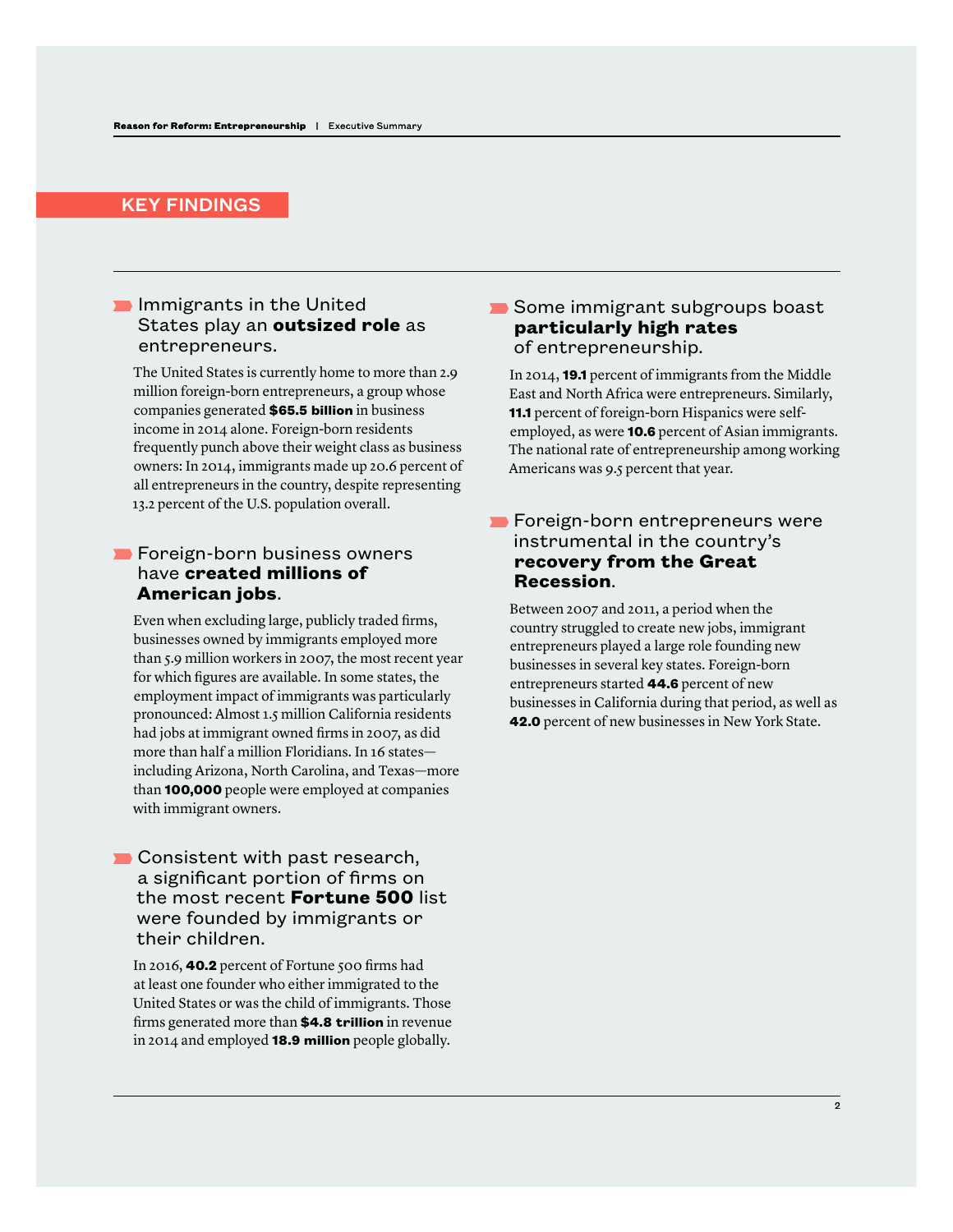#### PART I

# **Overview of Immigrant Entrepreneurship**

han-Lyn Ma, the co-founder and CEO of Zola,<br>the wedding registry giant, didn't come to the<br>United States as an entrepreneur—she came<br>to study at Stanford University In 2004. Ma, who was the wedding registry giant, didn't come to the United States as an entrepreneur—she came to study at Stanford University. In 2004, Ma, who was born in Singapore but raised in Australia, enrolled Stanford's MBA program. After graduating, she initially took a traditional path, working for two years at Yahoo!. Craving a startup experience, she then moved to the Gilt Groupe, where she created and served as general manager of Gilt Taste, an arm of the site that sold gourmet wine and food to consumers. It gave her the skill set she needed to branch out on her own. "I fnally had the experience under my belt," Ma says, "to take the plunge."

Inspiration came when many of Ma's friends started getting married. "I was going to a lot of weddings and all the newlyweds expressed a frustration with the classic gift registry system," she explains. "They would say: 'I loved my wedding but I hated my registry.'" So, in 2013, Ma, along with Kevin Ryan and Nobu Nakaguchi, founded Zola, a company that would "transform wedding registries from the most frustrating part of wedding planning to the most enjoyable aspect." Geared toward tech-savvy millennials, Zola offers a mobile app that allows couples to build customized registries with ease. And, unlike traditional wedding registries, Zola allows wedding guests to gift experiences, like a hot-air balloon ride or a winery tour, as well as cash for down payments or other expenses.

Zola has been wildly successful. The New-York-Citybased company has raised over \$16 million in venture capital funding and is the fastest-growing wedding registry company in the United States. It also grossed \$40 million in 2015. In the last two and a half years,

the team has grown from three co-founders to 40 employees—38 of whom are American-born.

2,896,005

### immigrants in the United States are self-employed.

Ma has built a frm that stands out for the incredibly rapid growth it has experienced in recent years. Ma, however, is just one of millions of foreign-born entrepreneurs currently in the United States—and one of many providing valuable jobs and opportunity to her fellow American workers. NAE's analysis of American Community Survey data fnds that the United States was home to almost 2.9 million immigrant entrepreneurs in 2014. These individuals generated \$65.5 billion in business income that year.

The contributions such entrepreneurs make are felt in many parts of the country. In Figure 1, we highlight the number of immigrant entrepreneurs in each state as well as Washington, D.C. California leads the nation with more than 780,000 foreign-born self-employed workers. Five other states—including Texas, Florida, and Illinois—are home to more than 100,000 foreignborn entrepreneurs. Even states with relatively small populations of immigrants still have meaningful numbers of foreign-born entrepreneurs. Missouri and Indiana, for instance, have more than 14,000 foreignborn entrepreneurs. North Carolina and Pennsylvania both have almost 50,000.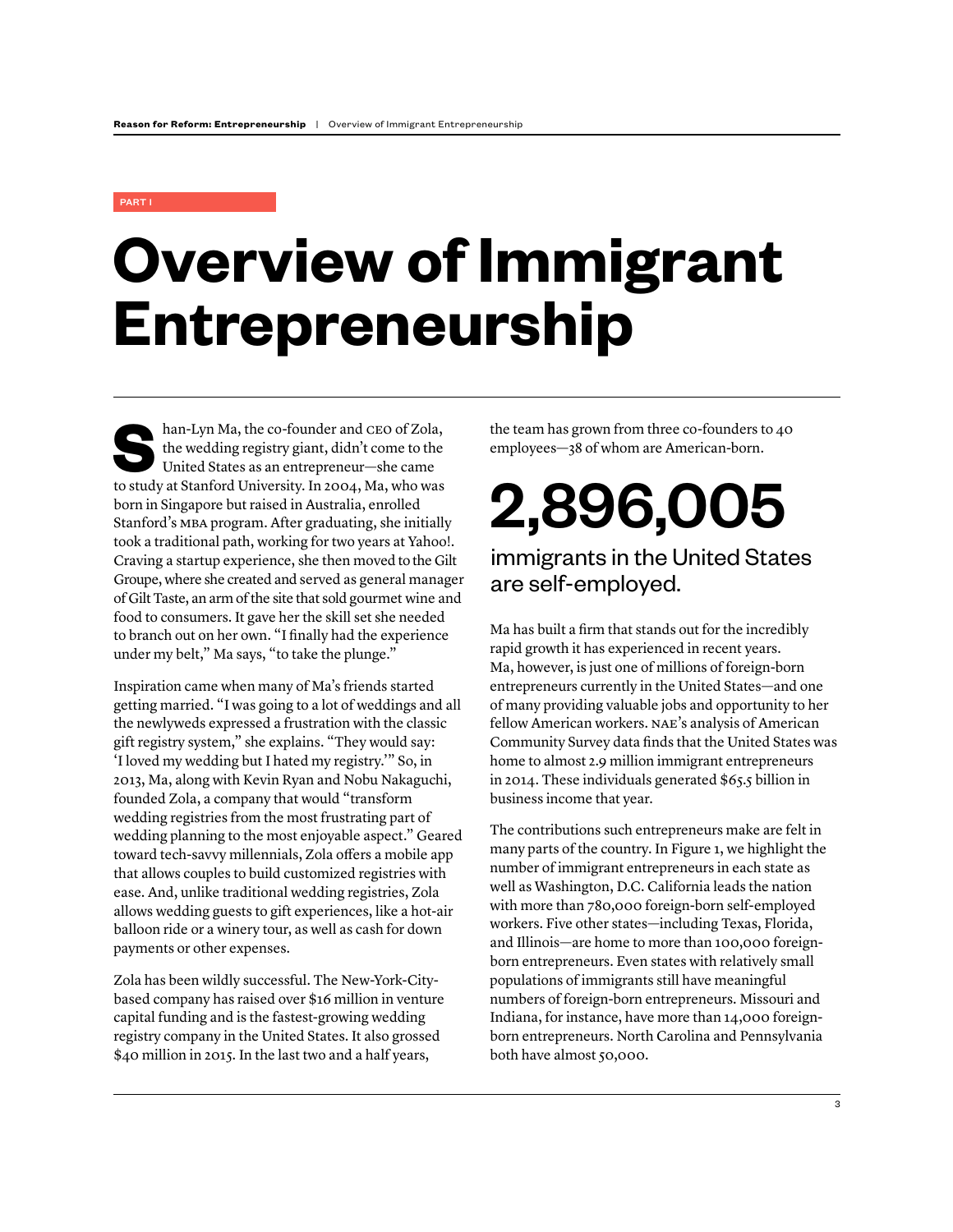

#### FIGURE 1: NUMBER OF IMMIGRANT ENTREPRENEURS BY STATE, 2014

4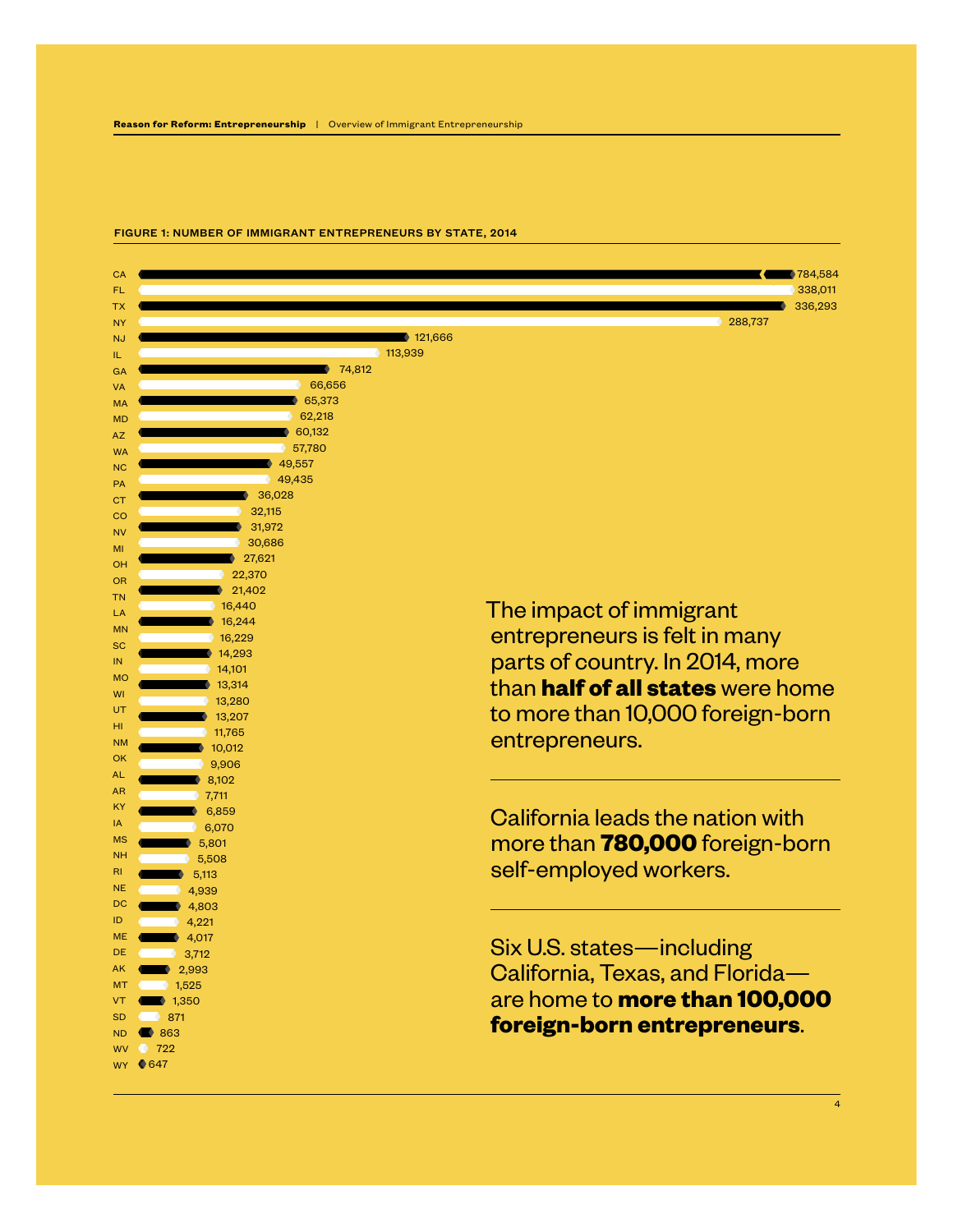

#### FIGURE 2: BUSINESS INCOME OF FOREIGN-BORN ENTREPRENEURS, BY STATE, 2014

In 2014, self-employed immigrants in California earned \$20.2 billion in business income, by far the highest total of any state. In 14 states, immigrant entrepreneurs earned more than \$1 billion in income in 2014. That group included places as varied as Connecticut, Georgia, and Washington State.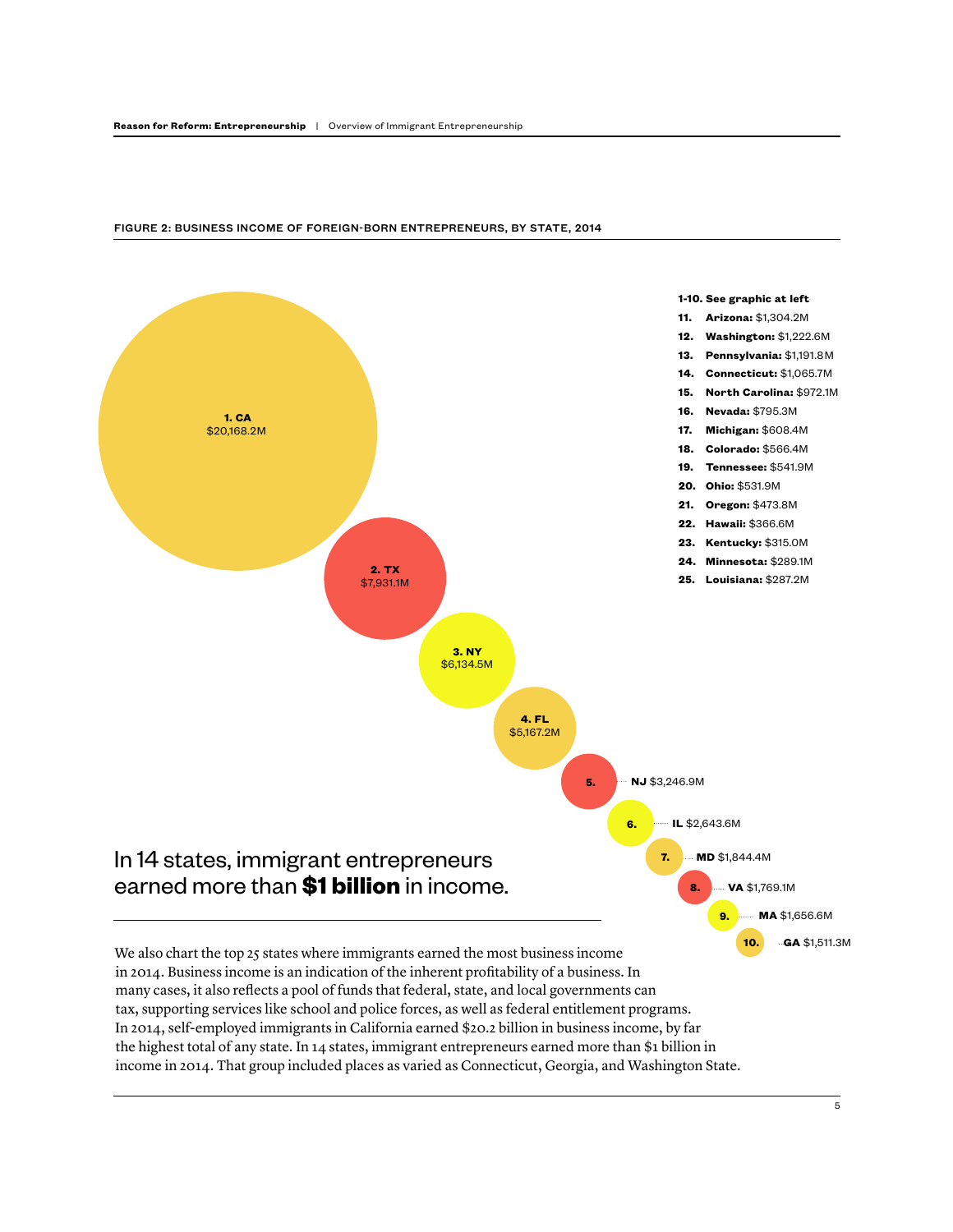#### PART II

## **The Role of Immigrants and Their Children in the 2016 Fortune 500**

**I**<br> $\frac{1}{2}$ mmigrant entrepreneurs have long been an important part of America's economic success story. Kohl's, the Wisconsin-based retail giant, was founded originally by Maxwell Kohl, a Polish immigrant. When Kohl opened his frst store, a grocery store in Brookfeld, Wisconsin, his English was so poor that customers often had to make their own change and teach him the names of basic products like Corn Flakes.**<sup>9</sup>** Today, his company brings in \$19.2 billion in revenue each year. Similarly, Bank of America was founded by Italian immigrant Amadeo Giannini, who wanted to build a bank that catered to "the little fellows" immigrants who struggled to get loans elsewhere.**10** And Procter & Gamble, one of the world's leading consumer products frms, was started by foreign-born brothers in law, who were seeking a way to more efficiently support their families.**<sup>11</sup>**

Stories like these are not uncommon ones. While the data presented in this report so far focuses on today's self-employed immigrants, foreign-born entrepreneurs past and present are behind many of our country's most iconic frms. These companies make enormous contributions to both the U.S. and global economy. They also live on far beyond the founders, generating jobs and economic opportunity far after their original visionaries retire or moved on.

To get a sense of the role immigrants have played founding some of America's largest frms, NAE has in the past analyzed the companies in the Fortune 500, the group of American frms pinpointed by Fortune each

year for boasting the highest revenues in the country. In a widely-cited report released in 2011, NAE found that more than two out of every fve Fortune 500 frms had at least one founder who was an immigrant or a child of immigrants. This included 90 companies that were founded directly by immigrants, a group that made up 18 percent of Fortune 500 companies that year.**<sup>12</sup>**



**Fortune 500** companies founded by immigrants or their children generate **\$4.8 trillion**  in annual revenue and employ **18,910,992** people globally.

In this report, we update our analysis, looking at the companies that made the Fortune 500 list in 2016. The 2016 list is notably changed from four years ago, and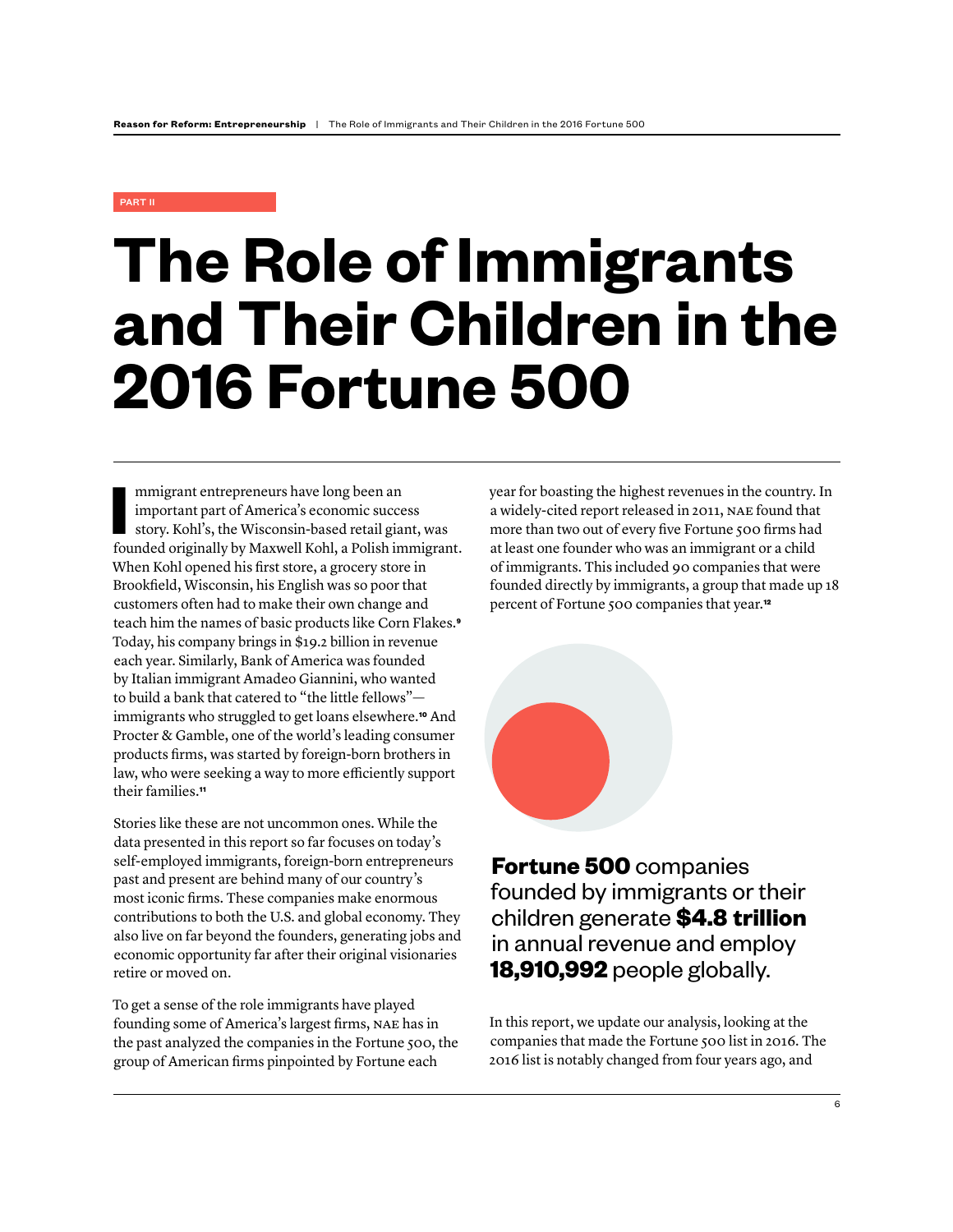today includes several large technology companies such as Salesforce.com and Facebook—that were not on the earlier version. The massive role that frst and second generation immigrants have played founding America's most iconic frms, however, remains essentially unchanged. In 2016, 40.2 percent of frms in the Fortune 500, or 201 companies in total, had at least one founder who was either an immigrant or the child of immigrants. A full 89 were founded or co-founded directly by individuals born abroad.

These new American frms make a large impact on both the U.S. economy. The 201 companies with immigrant or children of immigrant founders employed more than 18.9 million people globally in fscal year 2015. They also brought in \$4.8 trillion in revenue. To put that fgure in context, \$4.8 trillion is greater than the GDP of many developed countries in 2015—including Japan, Germany, and the United Kingdom. In fact, if a country had a GDP equal to the revenues of the New American Fortune 500 frms, it would have had the third largest GDP in the world in 2015, behind only the United States and China.

## If a country had a GDP equal to the revenues of the New American Fortune 500 firms, it would have the **third largest GDP in the world**.

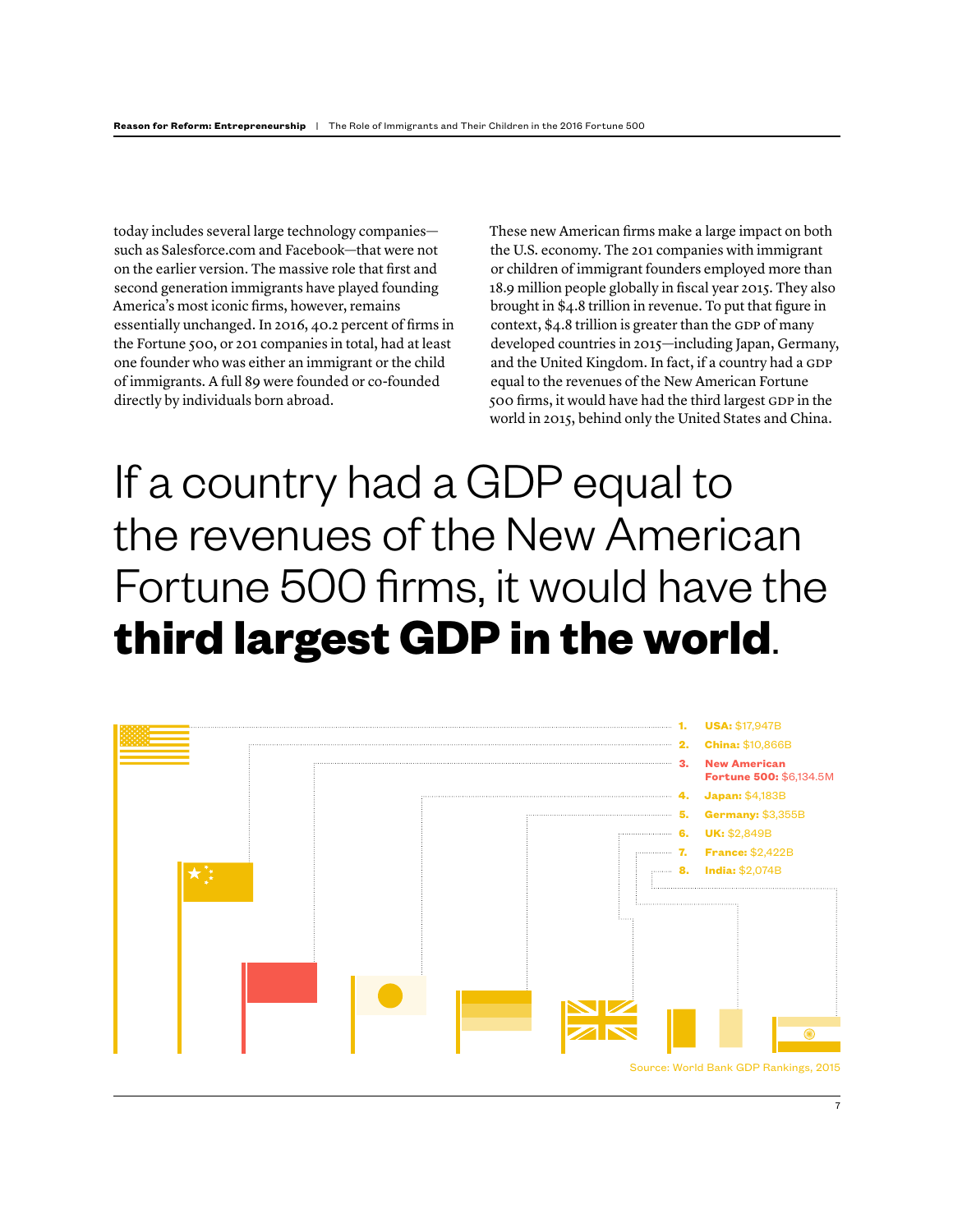New American Fortune 500 frms were also made a particularly large impact on the employment picture in several U.S. states. The 14 Fortune 500 frms in Texas with frst or second-generation immigrant founders provided jobs to more than 7.2 million people in fscal year 2015. And Illinois is home to 20 new American Fortune 500 frms, a group that includes iconic companies such as McDonald's, Boeing, and Walgreens. In fscal year 2015, Illinois' new American Fortune 500 generated \$518.1 billion in revenues and provided jobs to almost 1.5 million workers globally. We show the fgures for all states in Figure 3.

#### FIGURE 3: THE IMPACT OF NEW AMERICAN FORTUNE 500 FIRMS, BY STATE, 2016

|               | No. of New American<br>Fortune 500 Firms | Revenue<br>(in millions\$) | No. of<br>Employees |
|---------------|------------------------------------------|----------------------------|---------------------|
| AL            | 1                                        | \$5,674                    | 7,081               |
| <b>AZ</b>     | $\overline{2}$                           | \$43,802                   | 53,300              |
| СA            | 24                                       | \$631,518                  | 1,034,238           |
| $\mathbf{co}$ | 3                                        | \$21,588                   | 49,700              |
| cт            | 8                                        | \$272,566                  | 868,297             |
| DE            | 1                                        | \$27,940                   | 52,000              |
| FL            | 8                                        | \$92,538                   | 279,052             |
| GA            | 5                                        | \$187,723                  | 826,643             |
| IΑ            | 1                                        | \$7,052                    | 22,408              |
| IL.           | 20                                       | \$518,064                  | 1,498,187           |
| IN            | $\overline{2}$                           | \$10,574                   | 11,671              |
| KS            | $\overline{2}$                           | \$11,159                   | 11,272              |
| LA            | 1                                        | \$11,513                   | 13,579              |
| <b>MA</b>     | 7                                        | \$134,712                  | 487,253             |
| MD            | 1                                        | \$46,132                   | 126,000             |
| MI            | 6                                        | \$194,658                  | 409,300             |
| MN            | 6                                        | \$92,192                   | 200,742             |
| <b>MO</b>     | 3                                        | \$36,369                   | 174,238             |
| NC            | 5                                        | \$126,883                  | 386,380             |
| <b>NE</b>     | $\overline{2}$                           | \$24,841                   | 54,900              |
| NJ            | 8                                        | \$134,978                  | 641,550             |
| <b>NV</b>     | $\overline{2}$                           | \$20,879                   | 104,450             |
| NY            | 30                                       | \$791,548                  | 1,919,169           |
| OН            | 7                                        | \$222,793                  | 664,218             |
| OK            | 1                                        | \$7,763                    | 2,364               |
| OR            | $\mathbf{1}$                             | \$7,864                    | 9,574               |
| PA            | 8                                        | \$288,700                  | 551,850             |
| SC            | 1                                        | \$5,264                    | 9,850               |
| TN            | $\overline{2}$                           | \$28,592                   | 73,500              |
| <b>TX</b>     | 14                                       | \$375,045                  | 7,209,636           |
| VA            | 8                                        | \$126,547                  | 500,850             |
| <b>WA</b>     | 6                                        | \$270,456                  | 515,297             |
| WI            | 5                                        | \$58,913                   | 142,443             |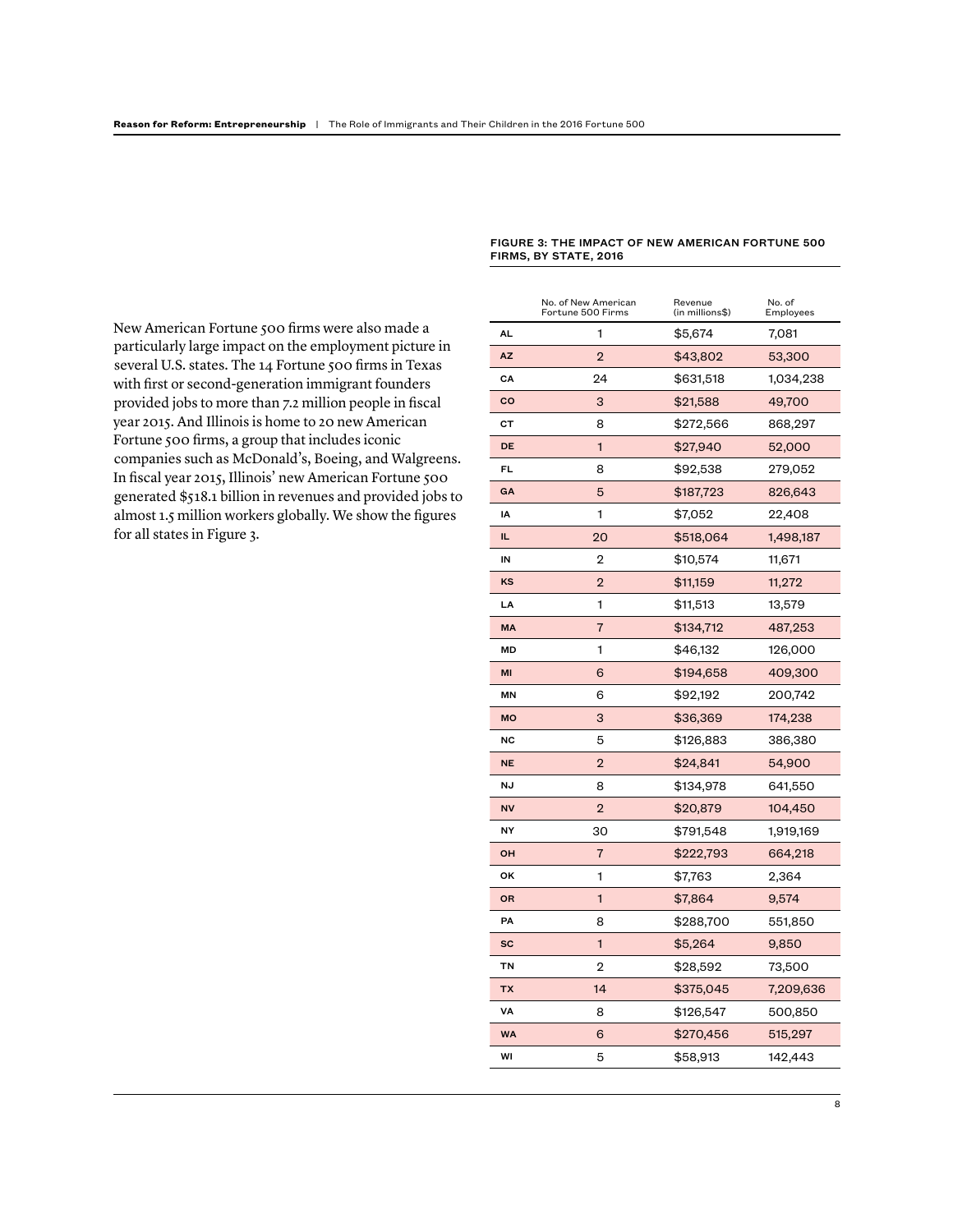#### PART III

# **The Employment Impact of Private Firms**

In recent years, particularly in the wake of the Great<br>
Recession, creating jobs has been a top priority for<br>
many U.S. policymakers. President Barack Obama<br>
used a primetime televised address in 2011 to announce n recent years, particularly in the wake of the Great Recession, creating jobs has been a top priority for many U.S. policymakers. President Barack Obama a series of job creation proposals he dubbed the American Jobs Act.**13** Democratic presidential candidate Hillary Clinton has outlined specifc job creation plans aimed at everyone from millennials to manufacturing workers.**14** And Republican hopeful Donald Trump declared in the speech announcing his candidacy that he would be "the greatest jobs president that God has ever created."**<sup>15</sup>**

While rarely the focus of such political initiatives, research consistently shows that immigrants—and the business they own—are major generators of valuable U.S. jobs. In 2010, roughly one in 10 American workers employed at private frms were working at immigrantfounded companies.**16** In this report, we analyze the Survey of Business Owners, product of the U.S. Census, to determine the number of people employed at frms owned by immigrants. This data is from 2007, the most recent year for which fgures available. For privacy reasons, the survey excludes large, publicly traded frms, making the fgures inherently conservative in nature.

### In 2010, roughly **one in 10** American workers employed at private firms were working at immigrant-founded companies.

We find that in 2007, more than 5.9 million workers held jobs at private immigrant owned frms. In several states, the number of people employed at such companies

was particularly signifcant. In California, for instance, almost 1.5 million people held jobs at immigrant-owned companies. The equivalent fgure was roughly 500,000 people in Florida. Overall, in 16 U.S. states, more than 100,000 residents were employed at frms owned by immigrants. This group included states such as Virginia, Arizona, and Texas.

FIGURE 4: EMPLOYMENT IMPACT OF IMMIGRANT-OWNED FIRMS, 2007

## 5,934,147

Number of employees at immigrant-owned firms.



**\*** = 10,000 people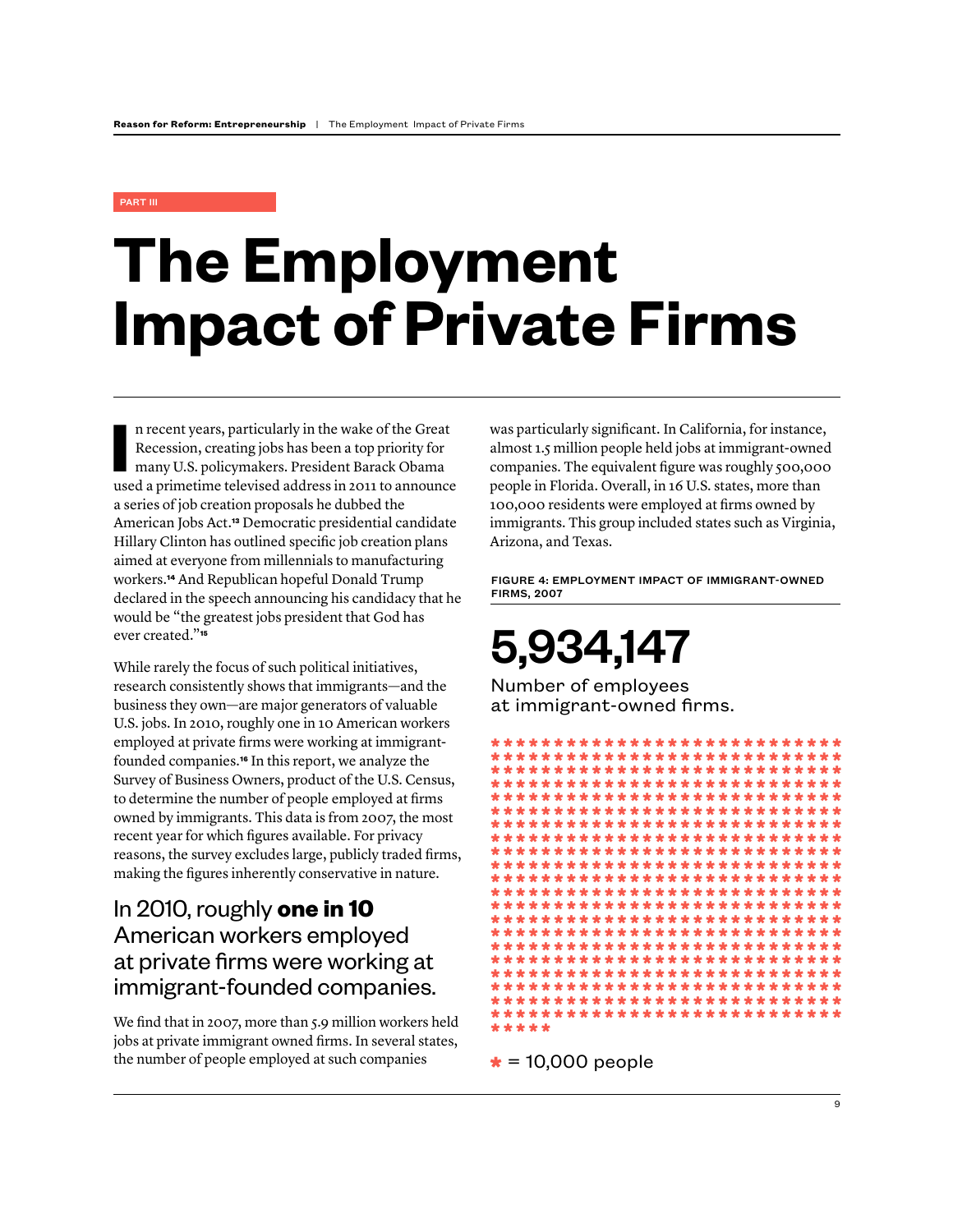| FIGURE 5: SHARE OF NEW BUSINESSES FOUNDED BY IMMIGRANTS IN SELECT STATES, 2007-2011 / |
|---------------------------------------------------------------------------------------|
|---------------------------------------------------------------------------------------|

| <b>California: 44.6%</b> |  |
|--------------------------|--|
| <b>New York: 42.0%</b>   |  |
|                          |  |
| <b>New Jersey: 35.2%</b> |  |
| <b>Illinois: 32.1%</b>   |  |

With their high levels of entrepreneurship, immigrants played an important role founding new businesses and helping communities recover in the wake of the Great Recession. From 2007 to 2011, **immigrants founded more than three out of every 10 new businesses** in five key states.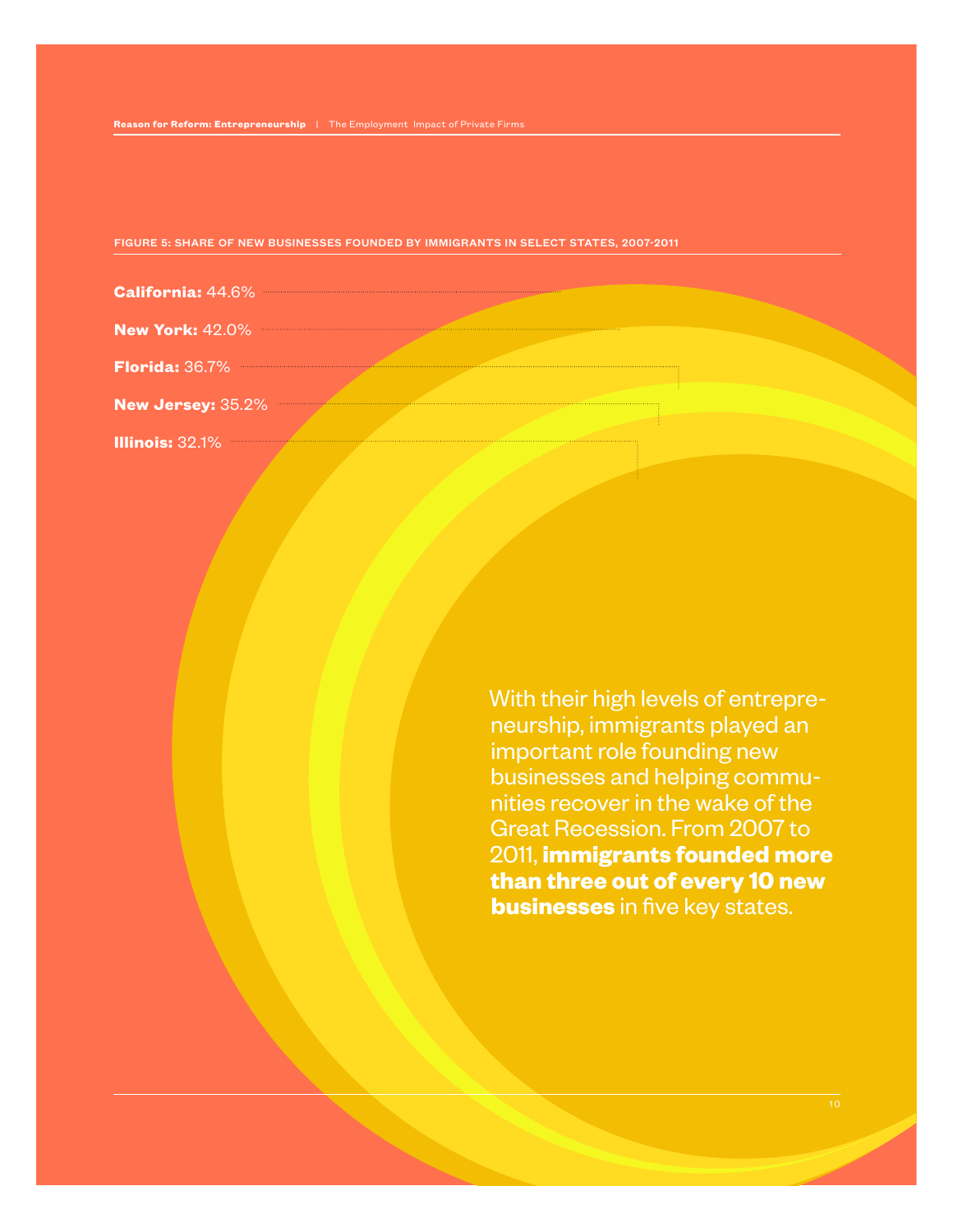In 2011, a period when the country was still struggling to create jobs, immigrants were **more than twice as likely**

to found a new business than the native-born. In the years immediately after the Great Recession, a time when many companies were contracting their operations, there is also evidence that immigrants continued founding companies and creating American jobs. A 2012 NAE study written by Robert Fairlie, a professor at the University of California, Santa Cruz, found that in 2011, a period when the country was still struggling to create jobs, immigrants were more than twice as likely to found a new business than the native-born. That year, foreign-born residents founded businesses at the rate of 550 new businesses per month for every 100,000 immigrants. The equivalent nativeborn rate was only 270 new businesses per month.**<sup>17</sup>**

NAE was also able to isolate the share of new businesses started by immigrants in several states from 2007 to 2011, the critical period at the beginning of the county's economic recovery. During that time, immigrants founded 44.6 percent of all new businesses in California. They founded 42.0 percent of all new businesses in New York as well.**<sup>18</sup>**

Claudia Mirza, the CEO and Co-Founder of Akorbi, a translation and multilingual staffing firm, is one of many immigrants in the country whose work is creating valuable jobs and opportunities for others. Mirza had a long wait before she could come to America. As a child, her father moved to the country to work as a farm laborer, leaving Mirza and her mother behind in their native Colombia. Mirza, who was raised largely in poverty, attended a prestigious Colombian school on an academic scholarship. She was fnally able to join her father in the United States after graduating from college, arriving initially on a tourist visa.

Now years later, Mirza is a U.S. citizen. And Akorbi, a frm she founded with another immigrant—her husband, an Indian native—is rapidly taking of. The Plano, Texas based frm provides its services to large companies like Google, Aetna, and Blue Cross Blue Shield. Akorbi is on track to produce \$40 million in revenues this year. It also provides both full and part-time jobs to 670 Americans.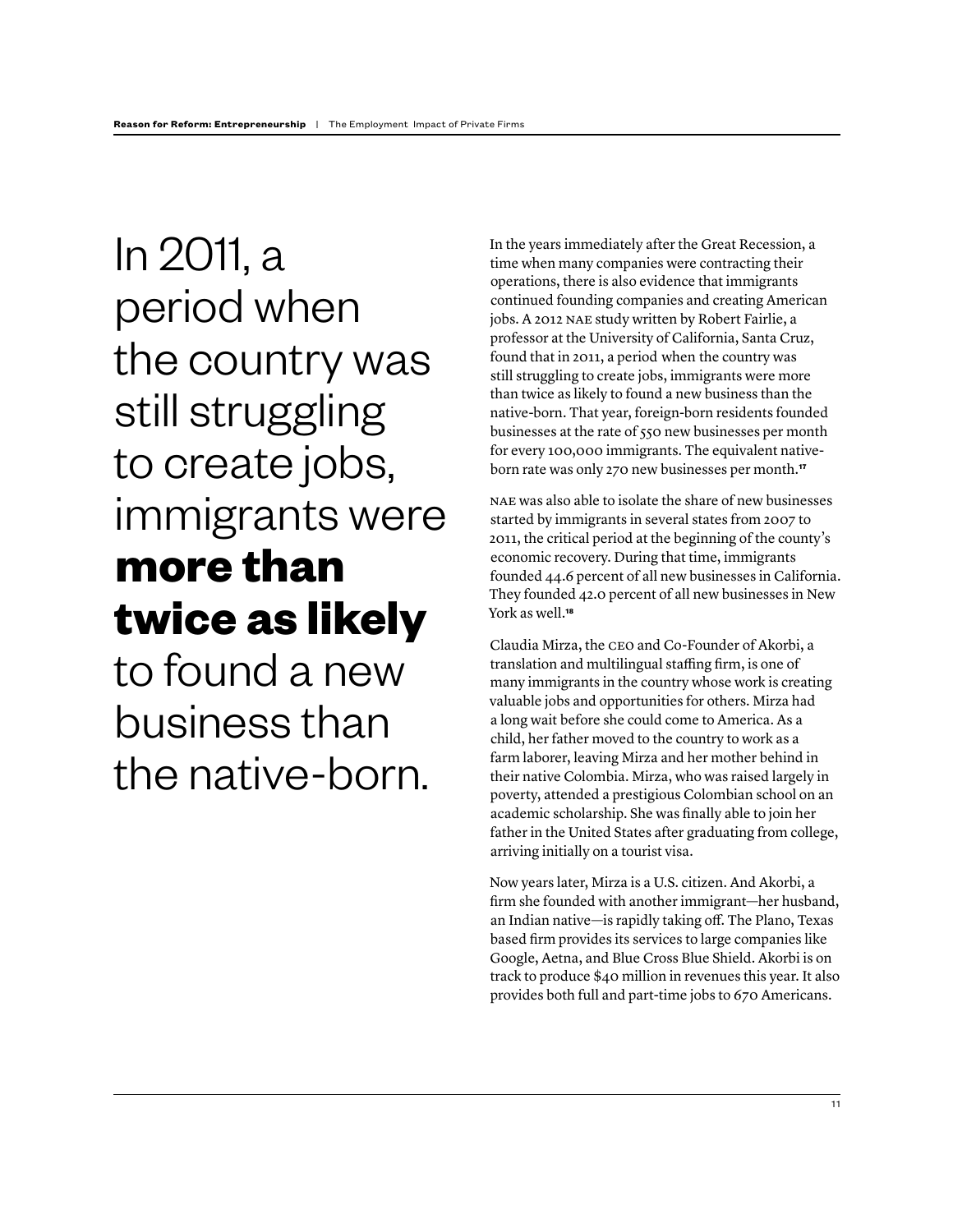#### PART IV

## **Punching Above Their Weight Class as Entrepreneurs**

**THE SET OF THE OF THE OF THE OF THE OF THE SET OF THE SET OF THE SET OF THE SET OF THE SET OF THE SET OF THE SET OF THE SET OF THE SET OF THE SET OF THE SET OF THE SET OF THE SET OF THE SET OF THE SET OF THE SET OF THE SE** entrepreneurs means that the foreign-born of entrepreneurs in the country than they do the U.S. population as a whole. While immigrants made up 13.2 percent of the U.S. population in 2014, they represented 20.6 percent of all entrepreneurs in the country that year—or more than one out of every fve business owners in America.

While the phenomenon of immigrants punching above their weight class as entrepreneurs exists in the large majority of states, it is particularly pronounced in some parts of the country. In Florida, for instance, one in three entrepreneurs in the state are immigrants, despite the fact that foreign-born Americans make up only about one in fve residents in the state overall. Similarly, in Nevada, 19.3 percent of entrepreneurs are foreign-born, although immigrants account for just 10.6 percent of the state's population. We show the fgures for the top 15 states where immigrants are most dramatically overrepresented as business owners here.



FIGURE 6: TOP 15 STATES WHERE IMMIGRANTS PUNCHED ABOVE THEIR WEIGHT AS ENTREPRENEURS IN 2014

| State | Immigrant Share of Self-<br><b>Employed Population</b> | <b>Immigrant Share</b><br>of Total Population | <b>Difference</b> |
|-------|--------------------------------------------------------|-----------------------------------------------|-------------------|
| FL    | 33.2%                                                  | 20.0%                                         | 13.2%             |
| ТX    | 28.9%                                                  | 16.7%                                         | 12.2%             |
| CA    | 38.4%                                                  | 27.0%                                         | 11.4%             |
| МD    | 25.9%                                                  | 14.8%                                         | 11.1%             |
| NV    | 29.9%                                                  | 19.3%                                         | 10.6%             |
| ΝJ    | 32.3%                                                  | 21.7%                                         | 10.6%             |
| NY    | 32.7%                                                  | 22.6%                                         | 10.1%             |
| IL.   | 22.1%                                                  | 13.7%                                         | 8.4%              |
| AZ    | 22.0%                                                  | 13.7%                                         | 8.3%              |
| VA    | 20.2%                                                  | 121%                                          | 8.1%              |
| GA    | 17.7%                                                  | 9.8%                                          | 7.9%              |
| CТ    | 21.3%                                                  | 13.7%                                         | 7.6%              |
| DC    | 19.7%                                                  | 141%                                          | 5.6%              |
| LA    | 9.1%                                                   | 4.0%                                          | 5.1%              |
| МA    | 20.7%                                                  | 15.6%                                         | 5.1%              |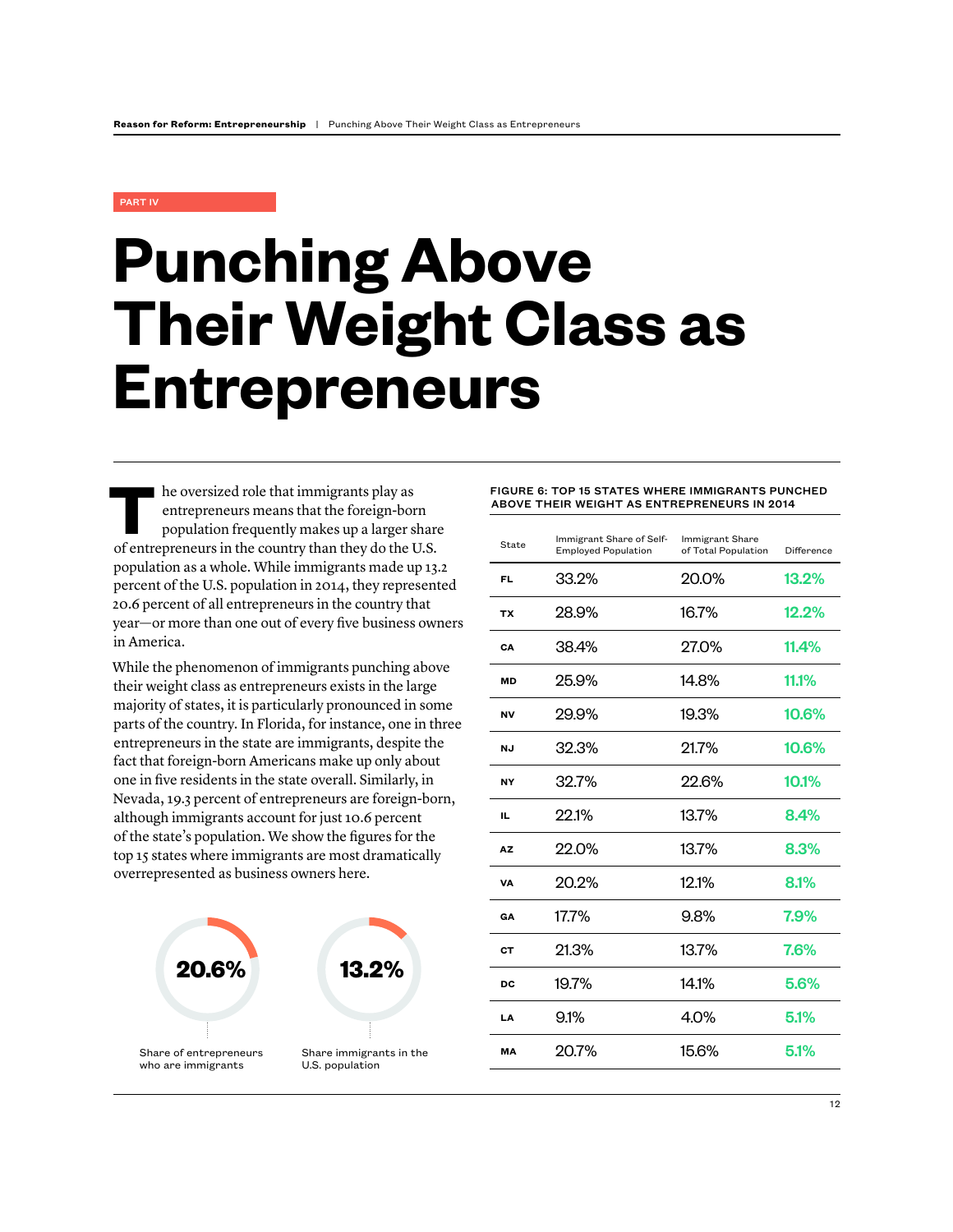#### PART V

# **Entrepreneurship Within Immigrant Subgroups**

In recent years, there has been some concern that<br>
new business creation in the United States as a who<br>
has been slowing. The Kauffman Foundation, a<br>
nonprofit that studies entrepreneurship, reported that n recent years, there has been some concern that new business creation in the United States as a whole has been slowing. The Kauffman Foundation, a startup activity in the United States declined between 2010 to 2015.**19** During that period, however, immigrants continued to start new businesses at a rapid rate making them the rare bright spot during a troubling period for business generation overall.**<sup>20</sup>**

### Between 2010 and 2015, a period when the country's overall startup activity was slowing, immigrants continued to found new business at **a rapid rate.**

In our analysis of 2014 data, we fnd that immigrants indeed boasted higher entrepreneurship rates that year than the broader U.S. population. In 2014, 11.6 percent of all immigrants in the workforce were entrepreneurs. This fgure was considerably higher than the rate for the U.S. working population as a whole, which sat at 9.5 percent that year. The rate for natives was even lower: 9.1 percent of U.S.-born Americans in the workplace were self-employed in 2014.

Those fgures tell a powerful story about how immigrants—taken as a whole—continue to start new businesses and generate jobs for Americans. Drilling down to specifc ethnic and national origin groups within the immigrant population, we can see that many groups within the foreign-born population exhibit higher than average entrepreneurship rates as well. In 2014, 10.6

percent of immigrants who identifed as Asian were selfemployed entrepreneurs. Similarly, a full 11.1 percent of Hispanic immigrants were entrepreneurs in 2014. This fnding on the Hispanic population shows the sea change that has happened in recent years regarding entrepreneurship among this group. While as recently as 2000, Hispanic immigrants were less likely than the broader U.S. population to have their own businesses, this pattern has shifted notably in recent years.**21** One 2014 NAE study in fact found that between 1996 and 2012, the number of Hispanic immigrant entrepreneurs in the country more than quadrupled. The number of Mexican immigrant entrepreneurs grew by a factor of 5.4.**<sup>22</sup>**

While those fgures are impressive, our analysis revealed one group that exhibited particularly high entrepreneurship rates: The almost 1.5 million immigrants in the country that hail from the Middle East and North Africa, also known as MENA countries, a group that has come under particular criticism during the most recent election cycle.

### One group that exhibited particularly high entrepreneurship rates: The almost **1.5 million immigrants** in the country that hail from the Middle East and North Africa.

In 2014, 19.1 percent of all MENA immigrants were entrepreneurs—more than double the rate for the country as a whole. The outsize role the MENA population plays founding businesses holds even when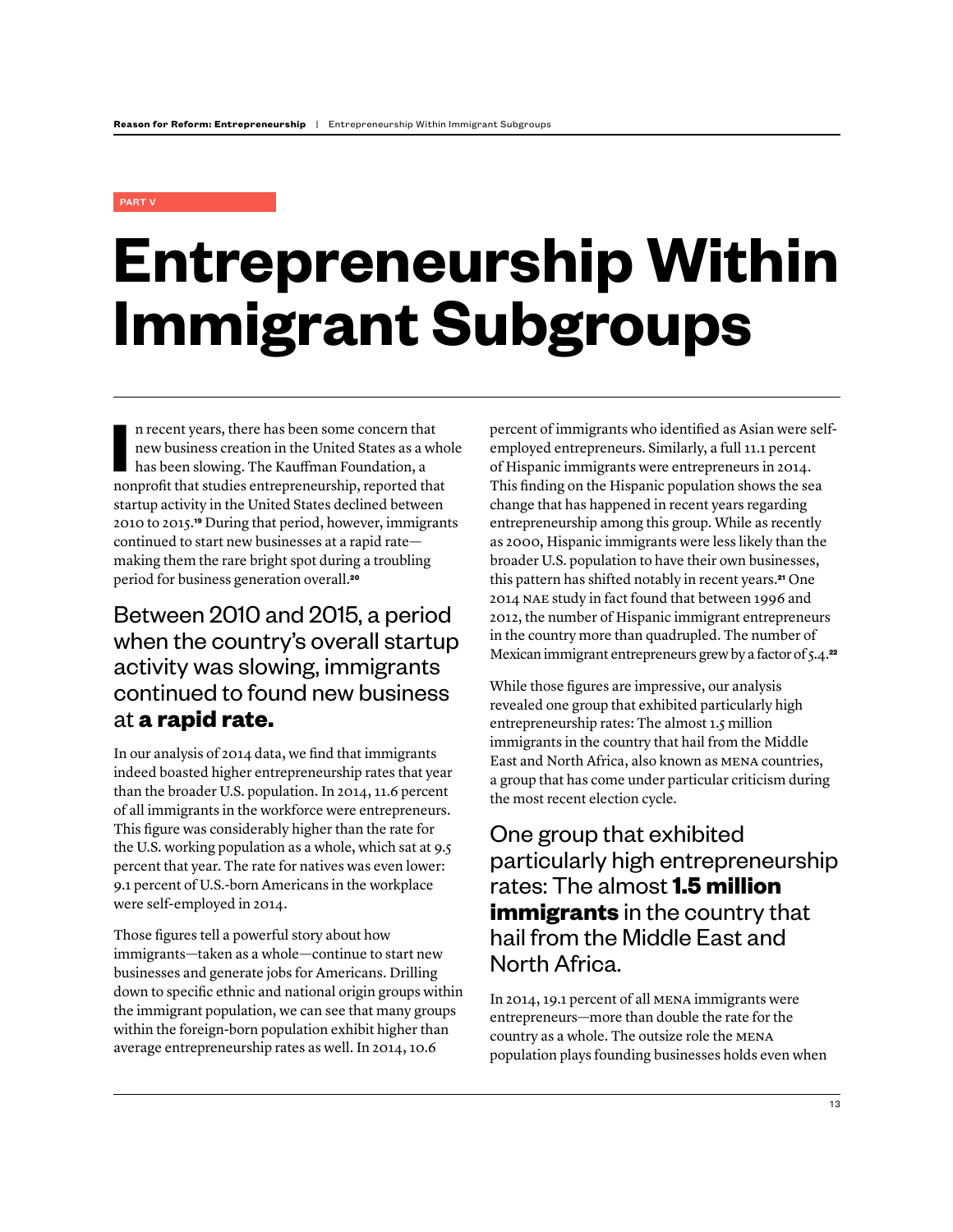Israeli nationals, a group known for producing large numbers of technology startups, are excluded from our count.**23** In 2014, more than one in four Israeli immigrants in the country, or 26.2 percent, were selfemployed. For MENA immigrants with Israelis excluded, the entrepreneurship rate was 17.9 percent, still far above the rate for the U.S. population as a whole.

The supercharged entrepreneurial activity of MENA immigrants has been critically important to several American cities that draw large numbers of such immigrants. The challenges faced by the city of Detroit in recent decades have been well chronicled. Between the city's heyday in 1950 and the early 2000s, the city's population shrunk by roughly 60 percent. The city had also shed about a ffth of its jobs. By the time Detroit fled for bankruptcy in 2013, it had an unemployment rate nearly double the national average.**24** Detroit, however, has also long attracted MENA immigrants. Roughly a third of the residents of Dearborn, a Detroit suburb, are of Middle Eastern descent.**25** Immigrants from MENA countries also make up roughly one out of every 10 residents of the Detroit metropolitan area overall.**<sup>26</sup>**

In recent years, as Detroit has taken steps to rebuild and revitalize its economy, MENA immigrants have played an important role founding and maintaining local frms. Some 15,000 businesses in the Detroit metropolitan area are owned by Middle Eastern immigrants and their families, according to Fay Beydoun, Executive Director of the American Arab Chamber of Commerce. Those frms generate between \$5.4 and \$7.7 billion in wages and salary earnings each year.**27** They also make an annual economic impact of \$36.4 billion.**<sup>28</sup>**

### Middle Eastern business owners are frequently credited as an important part of Detroit's recent **economic comeback.**

These immigrant-owned businesses take on a variety of forms. Business owners include high-power investors like Israeli-born billionaire Tom Gores, who saved hundreds of jobs in 2009, when he bought the bankrupt boat manufacturer Four Winns. On the other end of the spectrum, Beydoun says that 90 percent of Detroit's gas stations are owned by Arab Americans, while a majority of convenience stores are owned by Chaldeans, an Iraqi Catholic group. "When Detroit was going through the recession, these two groups did not abandon the city," Beydoun says, "Their businesses stayed open and provided services, especially to low income households." Given that, they are frequently credited as an important part of Detroit's recent economic comeback.**<sup>29</sup>**

| Hispanic Immigrants<br>11.1%<br>Asian Immigrants<br>10.6%<br>U.S. Workers Overall<br>9.5% | Middle East and North African Immigrants |  |
|-------------------------------------------------------------------------------------------|------------------------------------------|--|
|                                                                                           |                                          |  |
|                                                                                           |                                          |  |
|                                                                                           |                                          |  |
|                                                                                           |                                          |  |
|                                                                                           |                                          |  |
|                                                                                           |                                          |  |
|                                                                                           |                                          |  |
|                                                                                           |                                          |  |
|                                                                                           |                                          |  |
|                                                                                           |                                          |  |
|                                                                                           |                                          |  |
|                                                                                           |                                          |  |
|                                                                                           |                                          |  |

### **Entrepreneurship rates** for immigrant subgroups in 2014: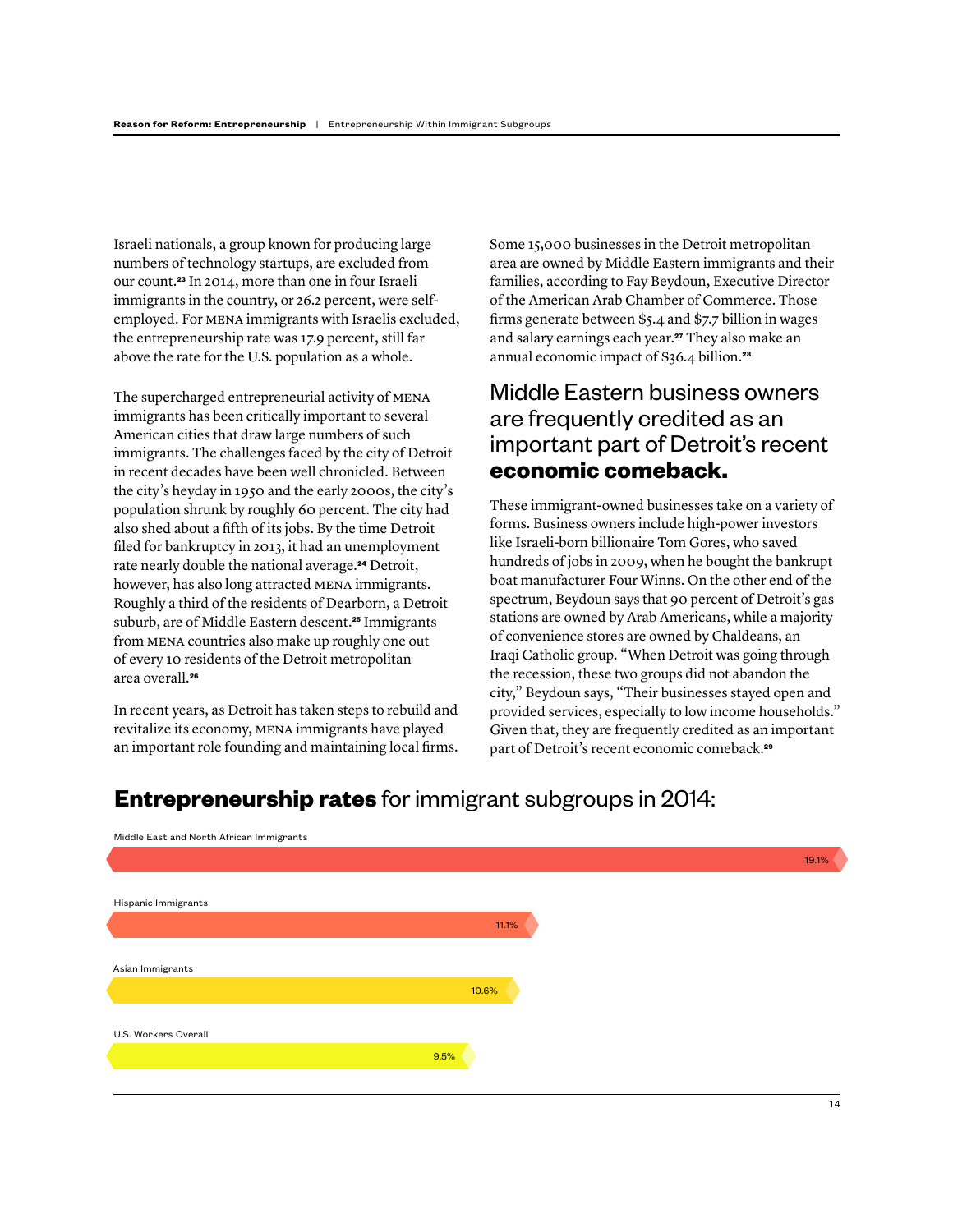#### PART VI

# **The Challenges Our Immigration System Poses to Entrepreneurs**

**DESPITE THEOREM CONTROLLER SERVICE SERVICE SERVICE SERVICE SERVICE SERVICE SERVICE SERVICE SERVICE SERVICE SERVICE SPINNIPLE SPINNIPLE SPINNIPLE SPINNIPLE SPINNIPLE SPINNIPLE SPINNIPLE SPINNIPLE SPINNIPLE SPINNIPLE SPINNI** currently playing founding new businesses and immigration system has not made it easy for foreignborn entrepreneurs to settle and grow their companies on U.S. soil. Currently, there is no visa to come to the country, start a company, and create jobs for U.S. workers—even if an entrepreneur already has a business plan and has raised hundreds of thousands of dollars to support his or her idea. A six-year effort to create a formal start-up visa also died in Congress last year.**<sup>30</sup>** Trying to exploit that faw in our system, countries around the world—from Canada to Singapore, Australia to Chile—have enacted startup visas, often with the explicit purpose of luring away entrepreneurs who want to build a U.S. business but cannot get a visa to do so.**<sup>31</sup>**

Entrepreneurs who chose to remain in the United States often face major challenges trying to navigate our current visa system. To access a visa, many business owners sell a majority stake in their company and then apply for a visa as a high-skilled worker rather than the owner of their frm. After making that sacrifce, however, many fnd they still face an uphill road to obtain a visa. The H-1B visa, the most common visa used by high-skilled workers, is capped at 85,000 visas per year for private companies. In recent years that visa cap has been reached in remarkable speed.**32** In 2015, the USCIS received 233,000 visa applications from U.S. companies in the frst seven days of the application window—nearly double the number they received just

two years prior. When the cap is exhausted in the frst week, the government stops accepting applications, and selects who ultimately receives the visa through a random lottery, efectively leaving the fate of many entrepreneurs up to a process beyond their control.

When the H-1B cap is exhausted in the first week, the government decides who ultimately receives the visa through **a random lottery**, leaving the fate of many entrepreneurs up to a process beyond their control.

Obtaining a visa for workers of "extraordinary ability," another category fused by some entrepreneurs, also can be challenging. To apply for an O-1 visa, which allows individuals in that category to remain in the country temporarily, or the EB-1 visa, a similar green card category, entrepreneurs often must amass what amounts to hundreds of pages of documents to prove their case, a lengthy and expensive process. Of the eight criteria the government uses to determine if a person is extraordinary, few are well-suited to the nature of entrepreneurship. Business owners with new or young businesses may not yet have achieved "national or international recognition" for their work or high compensation compared to their peers, two measures used to assess applications.**33** Entrepreneurs who come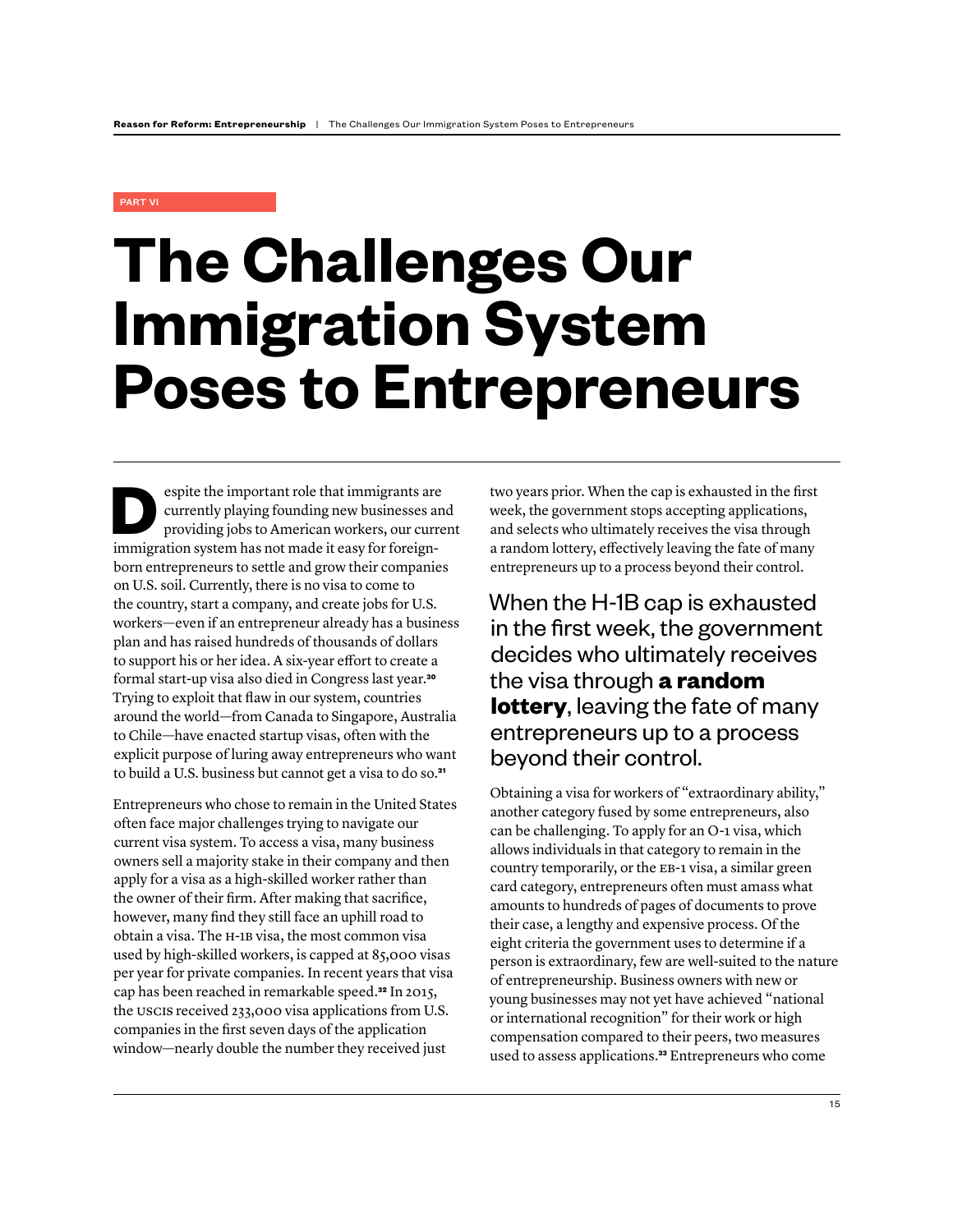

### Number of days until **H-1B cap reached:**

from outside academia are also unlikely to have articles published in academic journals, another achievement that factors into the visa decision.**<sup>34</sup>**

### Of the eight criteria the government uses to determine if someone is eligible for an extraordinary ability visa, **few are well-suited to the nature of entrepreneurship.**

In this environment, some immigrant entrepreneurs have had to leave the country after being able to secure the visa they need to run their business—taking valuable American jobs with them. Love Sarin, the former cofounder of Banyan Environmental, is one promising business owner who left the country because of our current immigration system. While studying to get a PhD in chemical engineering at Brown University in Rhode Island, Sarin, an Indian native, discovered that the element Selenium had properties that could help neutralize harmful mercury in the body. By 2009, he and an advisor had co-founded Banyan Environmental, a frm designed to commercialize their work. Sarin and his team envisioned a future where the technology could be used to make coal-fred power plants less harmful to consumers, potentially saving millions in healthcare costs each year.

Despite earning two competitive grants from the National Science Foundation, however, Sarin found his path to remain in the United States was not an easy one. He applied for a green card for people with extraordinary abilities. Despite his accolades and patents, it was rejected in 2009. "We were really excited about the work [Banyan was doing] and our potential for growth," Sarin says. Given that, he says the visa rejection was "shocking and frustrating." It also cost the U.S. economy jobs. At one point, Banyan had employed three full time people, and also provided work to local contractors, like accountants and legal advisors.

Several venture capitalists and entrepreneurs, frustrated by stories like Sarin's, have been tried in recent years to fnd ways around our broken immigration system. Jeff Bussgang in Boston and Brad Feld in Colorado, two venture capital leaders, have launched programs that bring over foreign-born entrepreneurs to serve as "entrepreneurs in residence" at colleges and universities. Because nonproft academic institutions are exempt from the H-1B cap, such entrepreneurs can secure their visas by working as mentors at a school, and then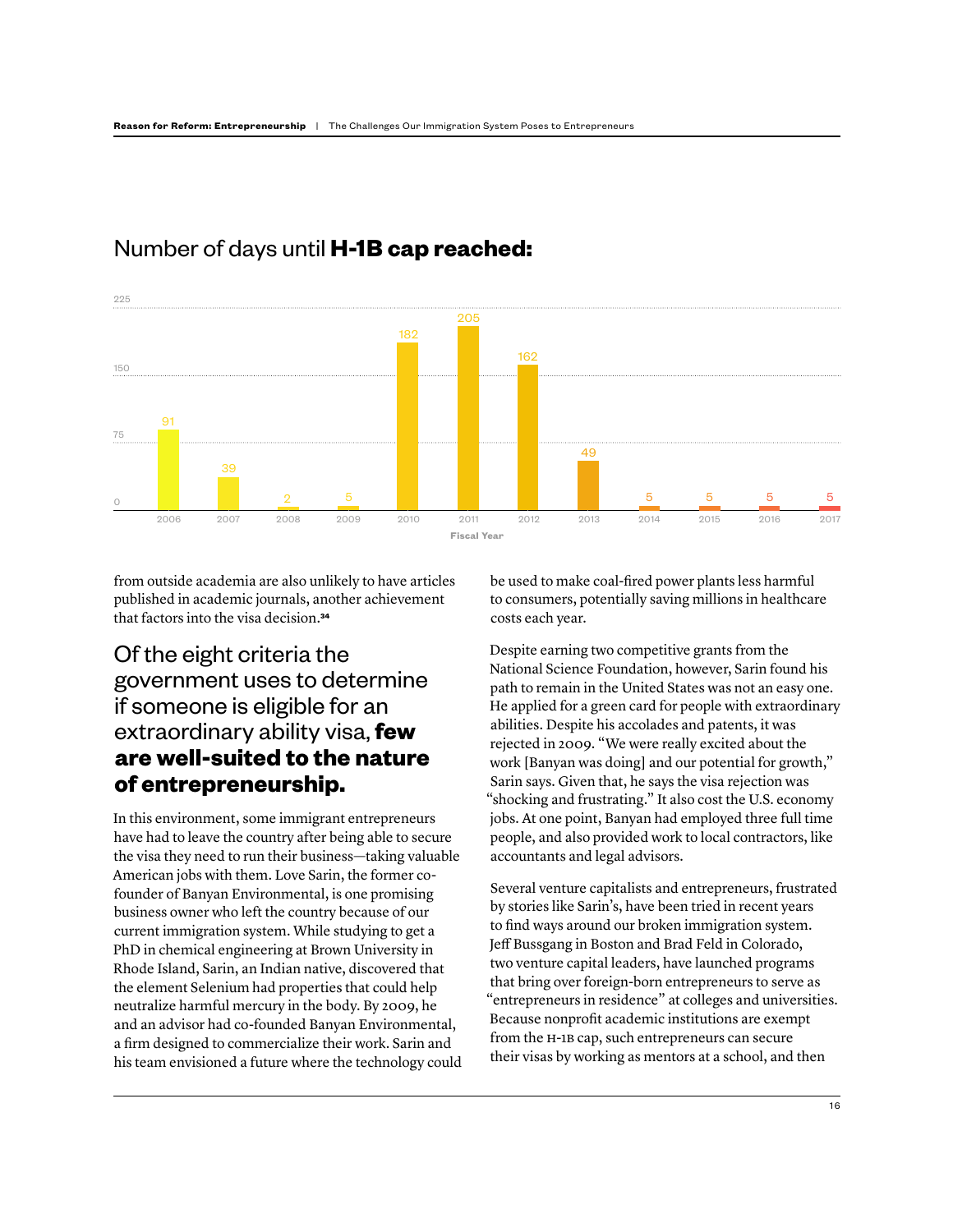build their startups in their free time. These innovative programs, which are currently available at 13 colleges and universities across the country, are already resulting in meaningful economic contributions. As of mid-2016, 23 entrepreneurs had secured visas through these programs nationally. The companies they founded had created 261 jobs and raised almost \$120 million in funding.**<sup>35</sup>**

In August, the Department of Homeland Security proposed an administrative rule that would allow entrepreneurs to remain in the country for up to five years if they have at least **\$100,000** in government funding, **\$345,000** in venture capital backing.

Still, given the limited the number of spots currently available, entrepreneurship in residence programs hardly represent a long-term solution. Advocates have asked Congress for years to create a formal startup visa for entrepreneurs, but made little progress given the current gridlock in Washington. Facing this situation, the White House recently took steps to make it easier for aspiring entrepreneurs to stay in the United States. In August, the Department of Homeland Security proposed an administrative rule that would allow entrepreneurs to remain in the country for up to fve years if they have at least \$100,000 in government funding, \$345,000 in venture capital backing, or other evidence that their frms are poised for rapid revenue or job growth. The rule allows entrepreneurs to remain in the United States on "parole status," a designation that gives someone temporary permission to remain in the country if their presence represents a "signifcant public beneft." While representing an exciting moment for entrepreneurs, an administrative rule of this sort is in many ways inherently precarious. Future administrations could choose to enforce the rule diferently or abandon the program for new entrepreneurs altogether.

Meanwhile, in Silicon Valley, our country's most prominent center for startup activity, there is already evidence that our broken visa system is taking a toll on immigrant startup activity. One study by researchers at Duke University and University of California-Berkeley found that from 2006 to 2012, 43.9 percent of hightech companies in Silicon Valley were founded by immigrants.**36** That fgure, while compelling, represented a decline compared to earlier years, particularly the period that included the late 1990s and early 2000s. During those years, the government allocated more H-1B visas than it does now, at one point providing 195,000 visas to the private sector each year.**37** Such policies may have made a diference: From 1995 to 2005, more than half of high-tech startups in Silicon Valley, or 52.4 percent, had foreign-born founders, a higher share than in the seven years that followed.**<sup>38</sup>**

In Silicon Valley, our country's most prominent center for startup activity, there is already evidence that our broken visa system is **taking a toll on immigrant startup activity.**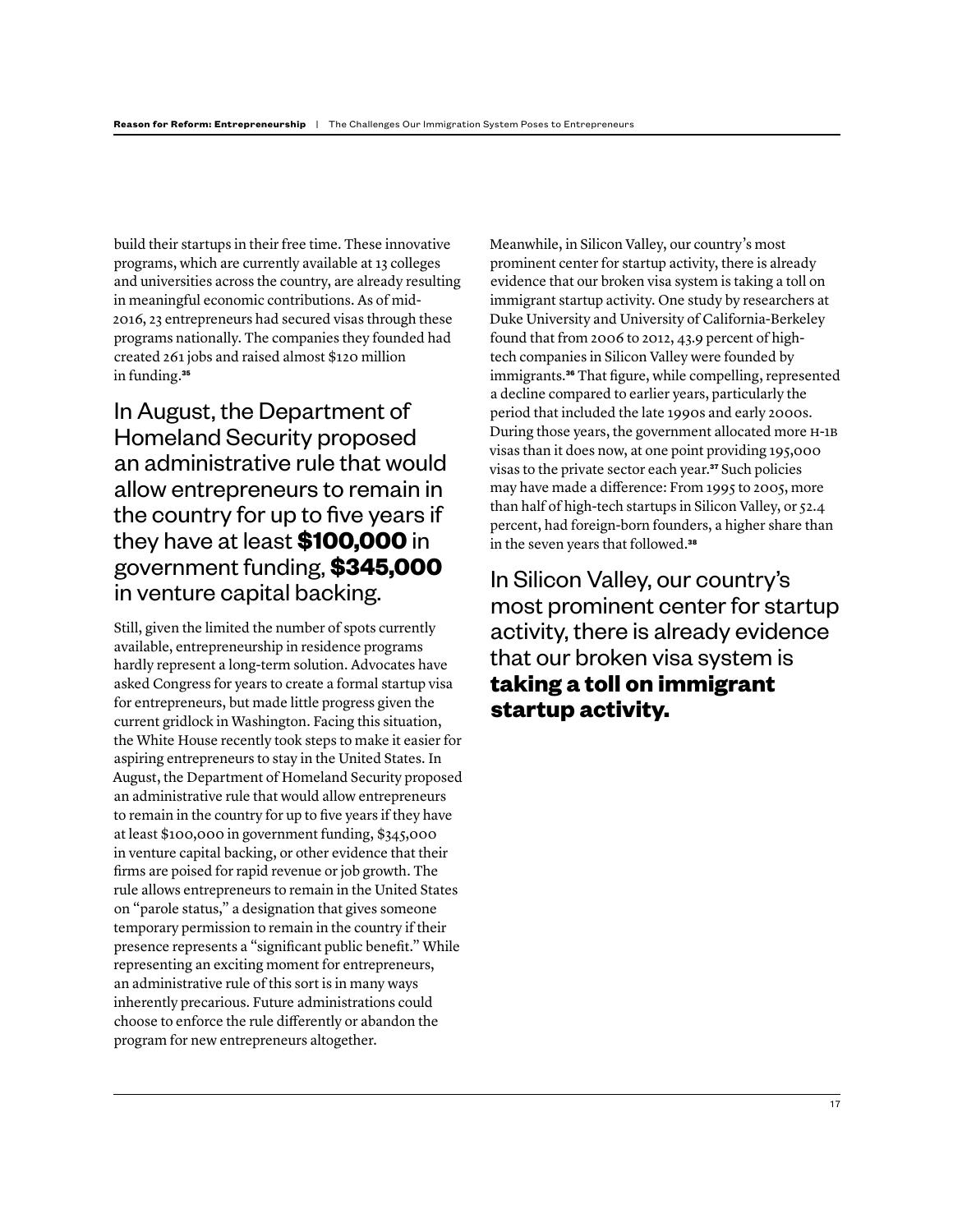# **Conclusion**

This report demonstrates the real and meaningful<br>impact that immigrants are currently playing<br>starting new businesses and powering U.S. impact that immigrants are currently playing starting new businesses and powering U.S. economic growth. In 2014, more than 20 percent of entrepreneurs in the country were immigrants. Almost six million Americans were also working at immigrantowned frms in 2007. Foreign-born Americans also played a large role starting some of our country's most iconic frms. More than 40 percent of companies in the Fortune 500 have at least one founder who either immigrated to the United States or was the child of immigrants. Several of our most successful technology companies, such as YouTube, Tesla Motors, and Google, were also founded by new Americans too, as were countless grocery stores, restaurants, nail salons, and other small businesses in cities big and small across the country.

Despite their outsize contributions, however, our country in recent years has not done enough to welcome and encourage foreign-born entrepreneurs. The H -1B visa program for high skilled immigrants is outdated and hard for many entrepreneurs to access. The 0-1 visa program is unpredictable and expensive as well. In this context, the White House's recent move to allow entrepreneurs to remain in the country on temporary parole status represents an important and much needed step in the right direction. But it doesn't go far enough. Immigrant entrepreneurs employ almost six million workers in America. Given their enormous contributions, they deserve a more permanent legislative fx next year.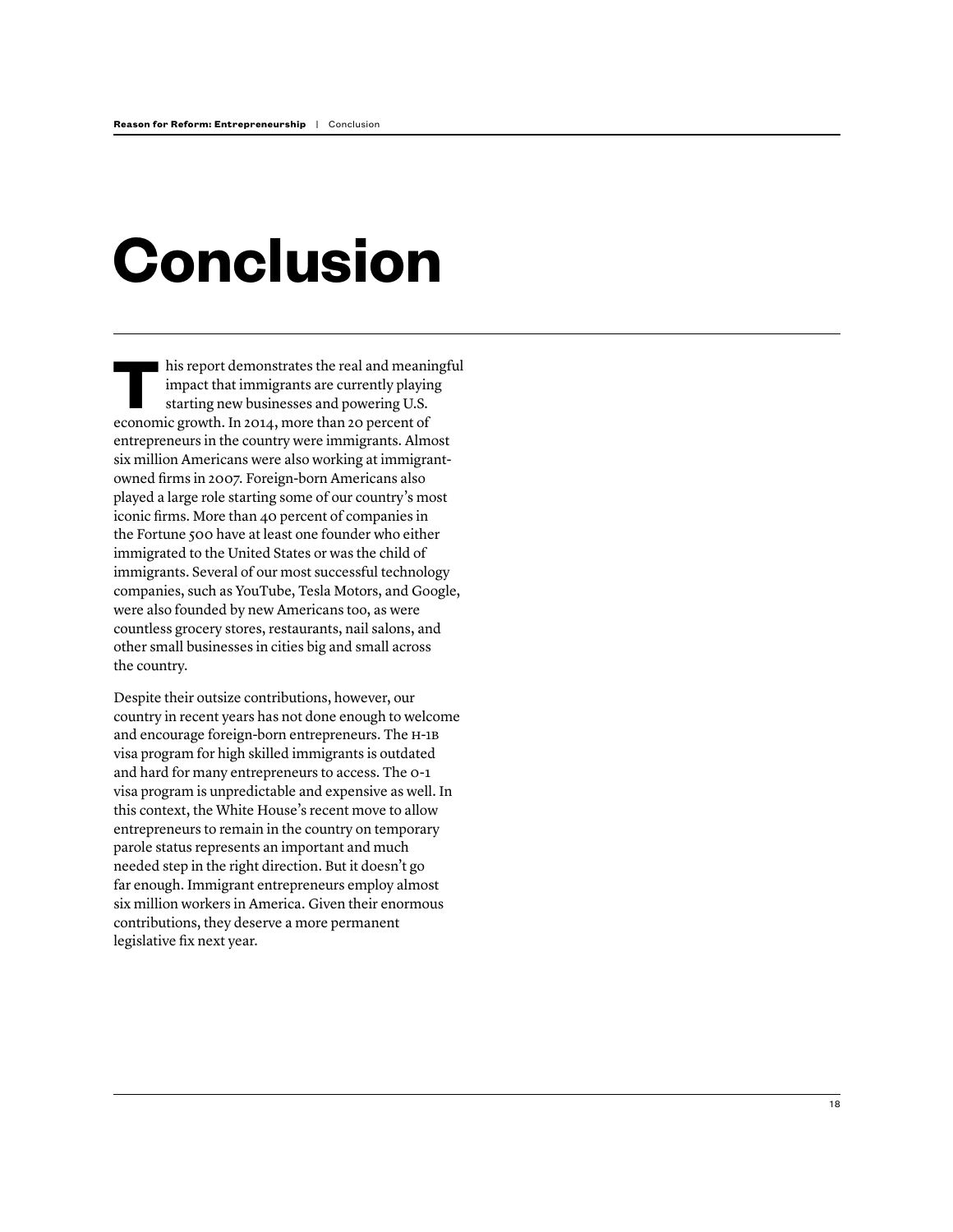## **Endnotes**

- **1** Jason Wiens and Chris Jackson, "The Importance of Young Firms for Economic Growth," September 13, 2015, http://www.kauffman.org/what-we-do/resources/ entrepreneurship-policy-digest/the-importance-ofyoung-firms-for-economic-growth.
- **2** John Haltiwanger, Ron S. Jarmin, and Javier Miranda, "Who Creates Jobs? Small Versus Large Versus Young," The Review of Economics and Statistics 95, no. 2 (May 2013): 347–61.
- **3** For purposes of this report, we define working-age as those ages 25 to 64.
- **4** Vivek Wadhwa et al., "America's New Immigrant Entrepreneurs: Part I," SSRN Scholarly Paper, Social Science Research Network, 2007, http://papers.ssrn.com/ abstract=990152; Robert Fairlie, "Open For Business: How Immigrants Are Driving Small Business Creation In The United States," Partnership for a New American Economy, 2012, http://www.renewoureconomy.org/ research/open-for-business-how-immigrants-are-driving-small-business-creation-in-the-united-states-2/.
- **5** Arnobio Morelix et al., "The Kauffman Index 2015: Startup Activity, State Trends," SSRN Scholarly Paper, Social Science Research Network, 2015, http://papers. ssrn.com/abstract=2614598.
- **6** David Dyssegaard Kallick, "Bringing Vitality to Main Street: How Immigrant Small Businesses Help Local Economies Grow," New York: Fiscal Policy Institute and Americas Society/Council of the Americas, 2015, http://www.as-coa.org/articles/bringing-vitality-main-street-how-immigrant-small-businesses-help-local-economies-grow.
- **7** Stuart Anderson, "Immigrants and Billion Dollar Startups," NFAP Policy Brief March, 2016, http://nfap. com/wp-content/uploads/2016/03/Immigrants-and-Billion-Dollar-Startups.NFAP-Policy-Brief.March-2016.pdf.
- **8** Ben Casselman, "St. Louis Is The New Startup Frontier," FiveThirtyEight, September 12, 2016, http:// fivethirtyeight.com/features/st-louis-is-the-new-startup-frontier/.
- **9** Badger, Emily. "Public Servant." Milwaukee Magazine, August 23, 2010.
- **10** "Who Made America? A.P. Giannini," PBS.org, accessed September 1, 2016, http://www.pbs.org/wgbh/theymadeamerica/whomade/giannini\_hi.html.
- **11** "Our History-- How It Began," Procter & Gamble Corporate Website, accessed September 1, 2016, https:// www.pg.com/en\_US/downloads/media/Fact\_Sheets\_ CompanyHistory.pdf.
- **12** The Partnership for a New American Economy, "The 'New American' Fortune 500," June 2011, http://www. renewoureconomy.org/wp-content/uploads/2013/07/ new-american-fortune-500-june-2011.pdf.
- **13** "The American Jobs Act -- One Year Later," MSN-BC, September 7, 2012, http://www.msnbc.com/rachel-maddow-show/the-american-jobs-act-one-yearlater.
- **14** "Hillary Clinton's Jobs Plan for Millennials," Hillary Clinton Presidential Campaign Website, accessed September 1, 2016, https://www.hillaryclinton. com/briefing/factsheets/2016/08/08/hillary-clintons-jobs-plan-for-millennials/; "Hillary on Manufacturing," Hillary Clinton Presidential Campaign Website, accessed September 1, 2016, https://www.hillaryclinton. com/issues/manufacturing/.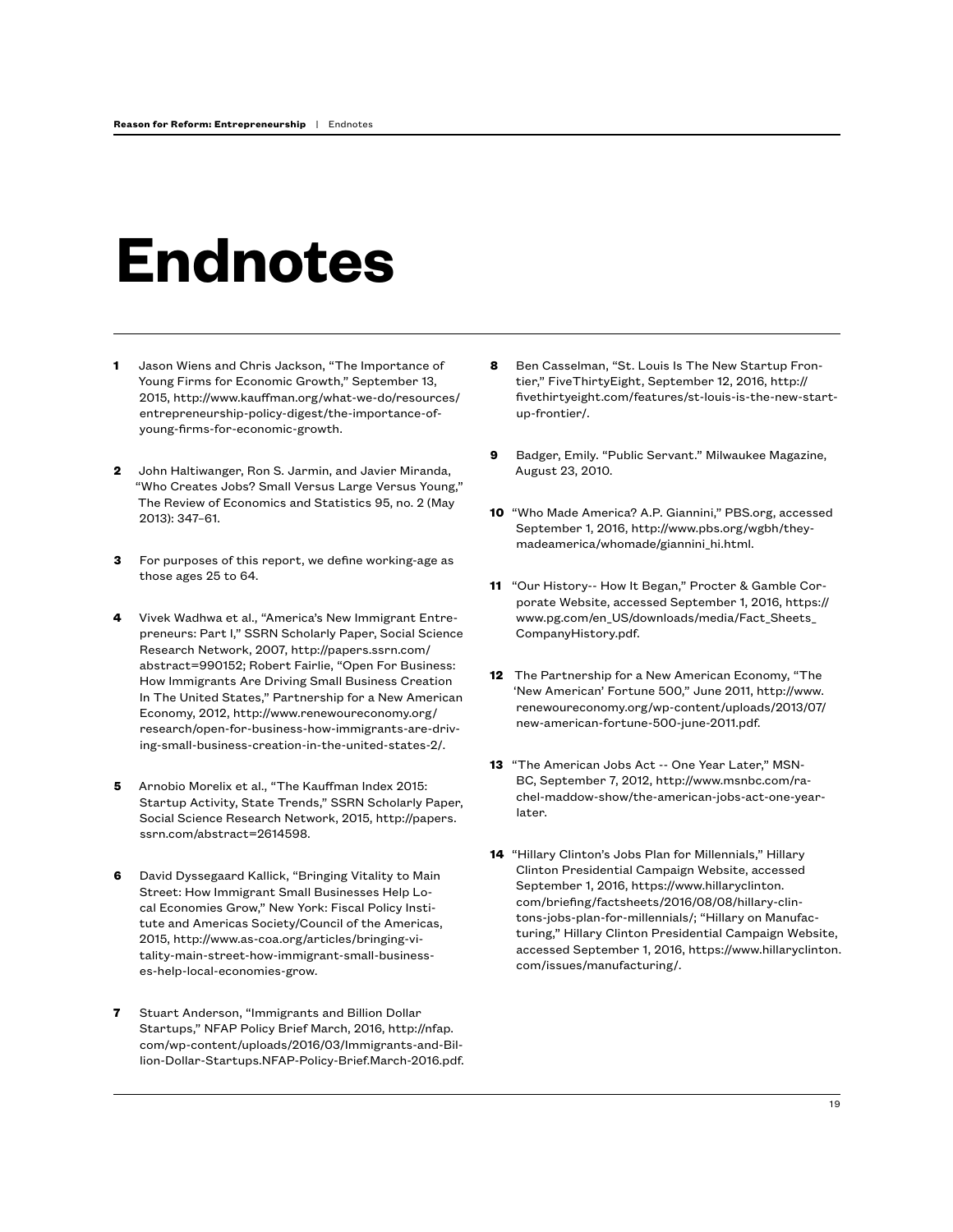- **15** Reuters, "'I Will Be the Greatest Jobs President That God Has Ever Created': Trump," New York Post, June 16, 2015, http://nypost.com/2015/06/16/i-will-be-thegreatest-jobs-president-that-god-ever-createdtrump/.
- **16** Fairlie, 2012.
- **17** Fairlie, ibid.
- **18** Ibid.
- **19** Fairlie et al., "The Kauffman Index of Startup Activy 2015" (Ewing Marion Kauffman Foundation, 2015), http://www.kauffman.org/~/media/kauffman\_org/research%20reports%20and%20covers/2015/05/kauffman\_index\_startup\_activity\_national\_trends\_2015.pdf.
- **20** Ibid.
- **21** Alberto Davila, Marie T. Mora, and Angela Marek Zeitlin, "Better Business: How Hispanic Entrepreneurs Are Beatingj Expectations and Bolstering the U.S. Economy" (Partnership for a New American Economy, 2014), http://www.renewoureconomy.org/wp-content/uploads/2014/04/hispanic-entrepreneurs-final.pdf.
- **22** Ibid.
- **23** Rip Empson, "Startup Genome Ranks The World's Top Startup Ecosystems: Silicon Valley, Tel Aviv & L.A. Lead The Way," TechCrunch, November 20, 2012, http://social.techcrunch.com/2012/11/20/startup-genome-ranks-the-worlds-top-startup-ecosystems-silicon-valley-tel-aviv-l-a-lead-the-way/.
- **24** Monica Davey and Mary Williams Walsh, "Billions in Debt, Detroit Tumbles Into Insolvency," The New York Times, July 18, 2013, http://www.nytimes. com/2013/07/19/us/detroit-files-for-bankruptcy.html.
- **25** Ola Marie Smith, Roger Y.W. Tang, and Paul San Miguel, "Arab-American Entrepreneurship in Detroit, Michigan," American Journal of Business 27, no. 1 (2012): 58–78.
- **26** Norm Sinclair, "From the Middle East to the Motor City," DBusiness Magazine, May 25, 2016, http://www. dbusiness.com/March-April-2016/From-the-Middle-East-to-the-Motor-City/#.V82WamXScyl.
- **27** Smith, Tang, and Miguel, "Arab-American Entrepreneurship in Detroit, Michigan."
- **28** Sinclair, "From the Middle East to the Motor City."
- **29** Green, Jeff. "Detroit's Comeback Has an Arabic Accent," Bloomberg.com, accessed September 1, 2016, http://www.bloomberg.com/news/articles/2016-02-18/ detroit-s-comeback-has-an-arabic-accent.
- **30** Ellen Huet, "How Tech Startup Founders Are Hacking Immigration," Bloomberg.com, accessed September 6, 2016, http://www.bloomberg.com/news/articles/2016-02-10/how-tech-startup-founders-are-hacking-immigration.
- **31** Ibid.
- **32** It is important to note that ongoing flaws in the H-1B program, which NAE has long advocated changing, contribute to this phenomenon. The safeguards in the H-1B program designed to protect American workers have not been updated since 1998. In the absence of legislation, a small number of outsourcing firms have been able to use the H-1B program to bring in employees. The significant number of visas used by such firms makes it even harder for entrepreneurs to secure them.
- **33** "O-1 Visa: Individuals with Extraordinary Ability or Achievement," USCIS, accessed September 6, 2016, https://www.uscis.gov/working-united-states/temporary-workers/o-1-visa-individuals-extraordinary-ability-or-achievement.
- **34** Ibid.
- **35** Craig Montuori, email message to author, June 23, 2016.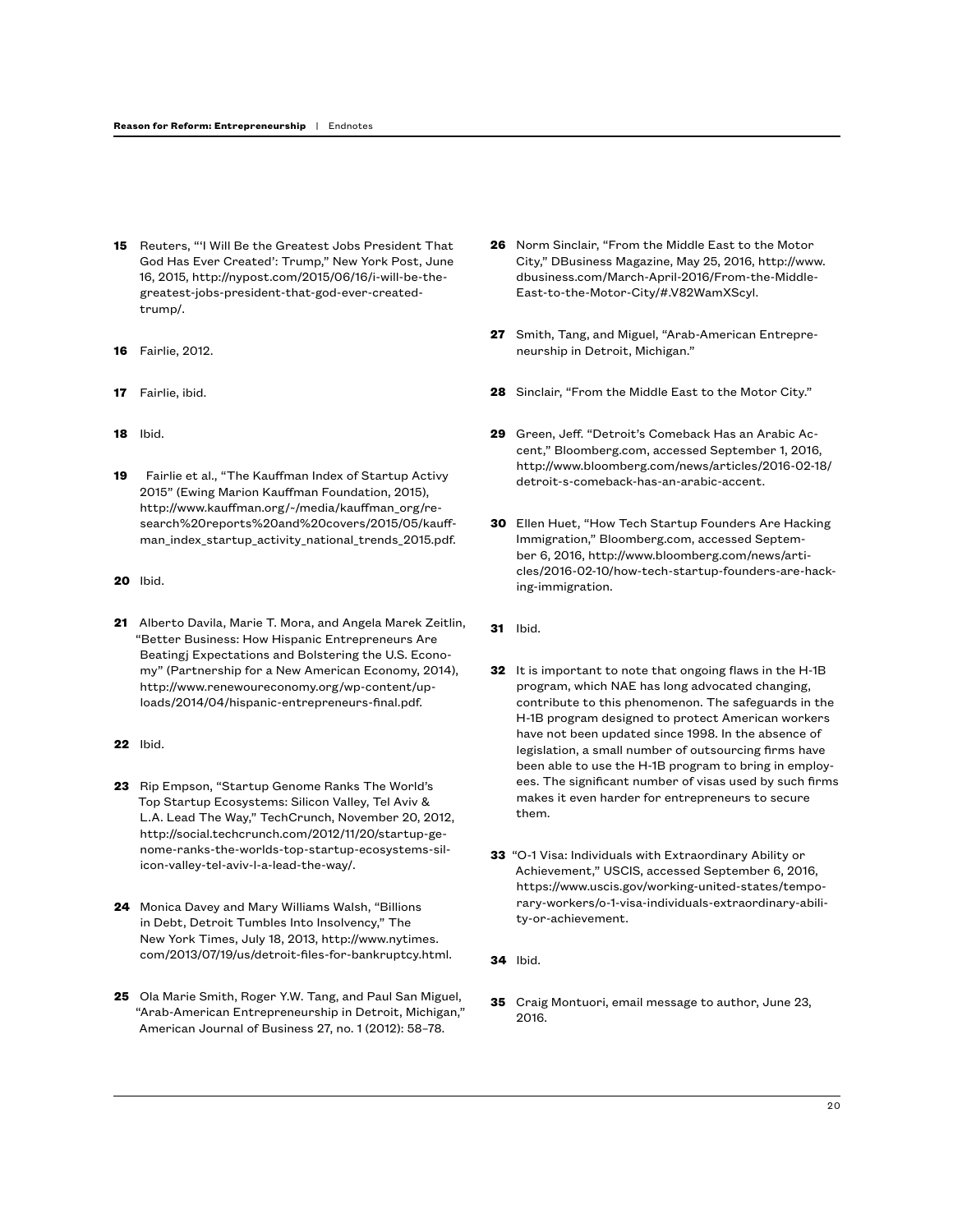- **36** "O-1 Visa: Individuals with Extraordinary Ability or Achievement," USCIS, accessed September 6, 2016, https://www.uscis.gov/working-united-states/temporary-workers/o-1-visa-individuals-extraordinary-ability-or-achievement.
- **37** "Report on H-1B Petitions, Fiscal Year 2005, Annual Report" (United States Citizenship and Immigration Services, April 2006), https://www.uscis.gov/sites/ default/files/USCIS/Resources/Reports%20and%20 Studies/h1b05annual\_08\_7.pdf.
- **38** Vivek Wadhwa et al., "America's New Immigrant Entrepreneurs: Part I," SSRN Scholarly Paper (Rochester, NY: Social Science Research Network, 2007), http:// papers.ssrn.com/abstract=990152.